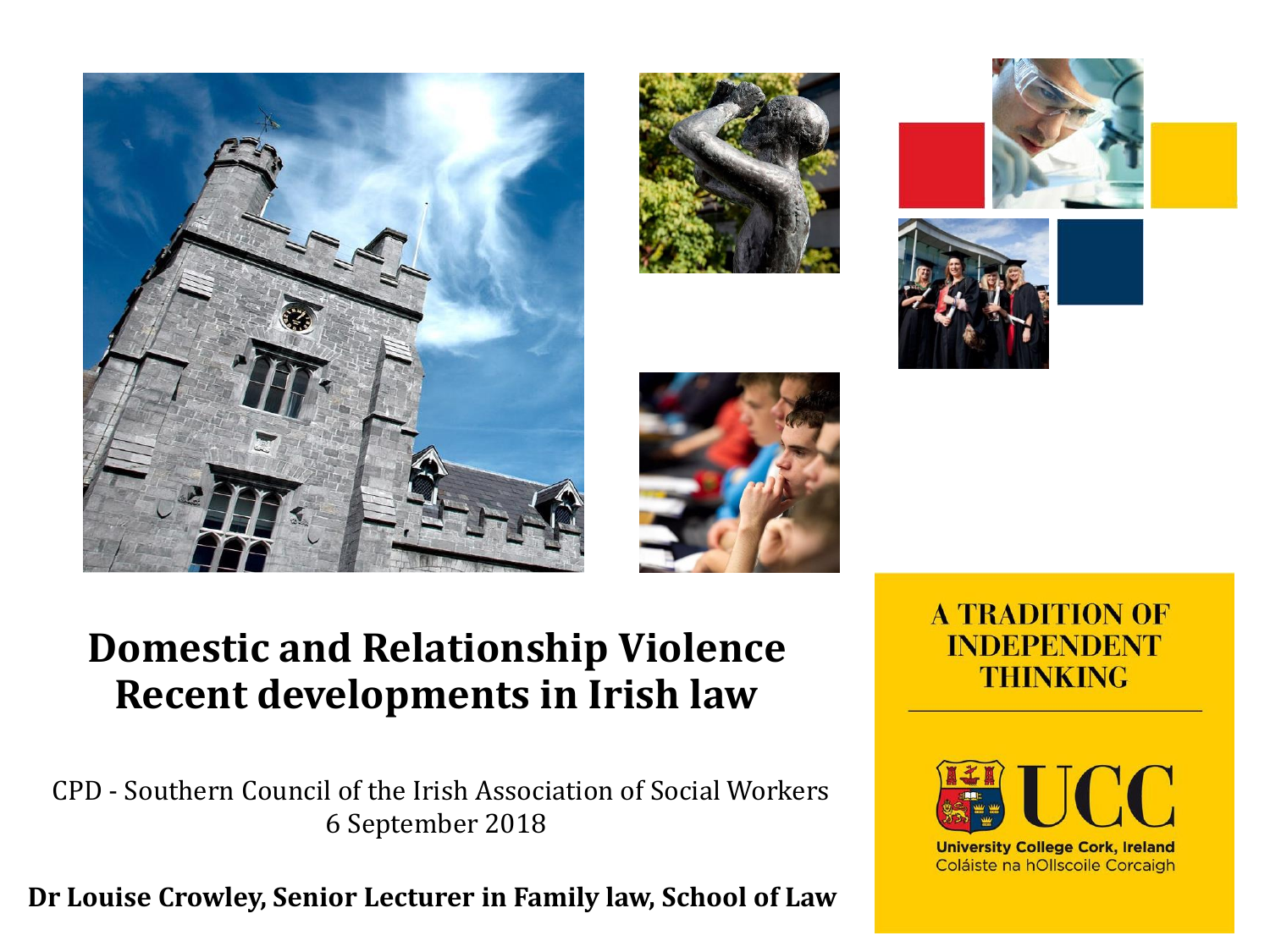### **Introductory comments**

- State intervention in private relationships
	- Belated recognition of individual's rights
- Protection historically limited to spouses
- Changing social context
- Enhanced remedies and eligibility
- International influences and expectations
- Evolving processes to better serve the victim
- Adequacy of current framework?

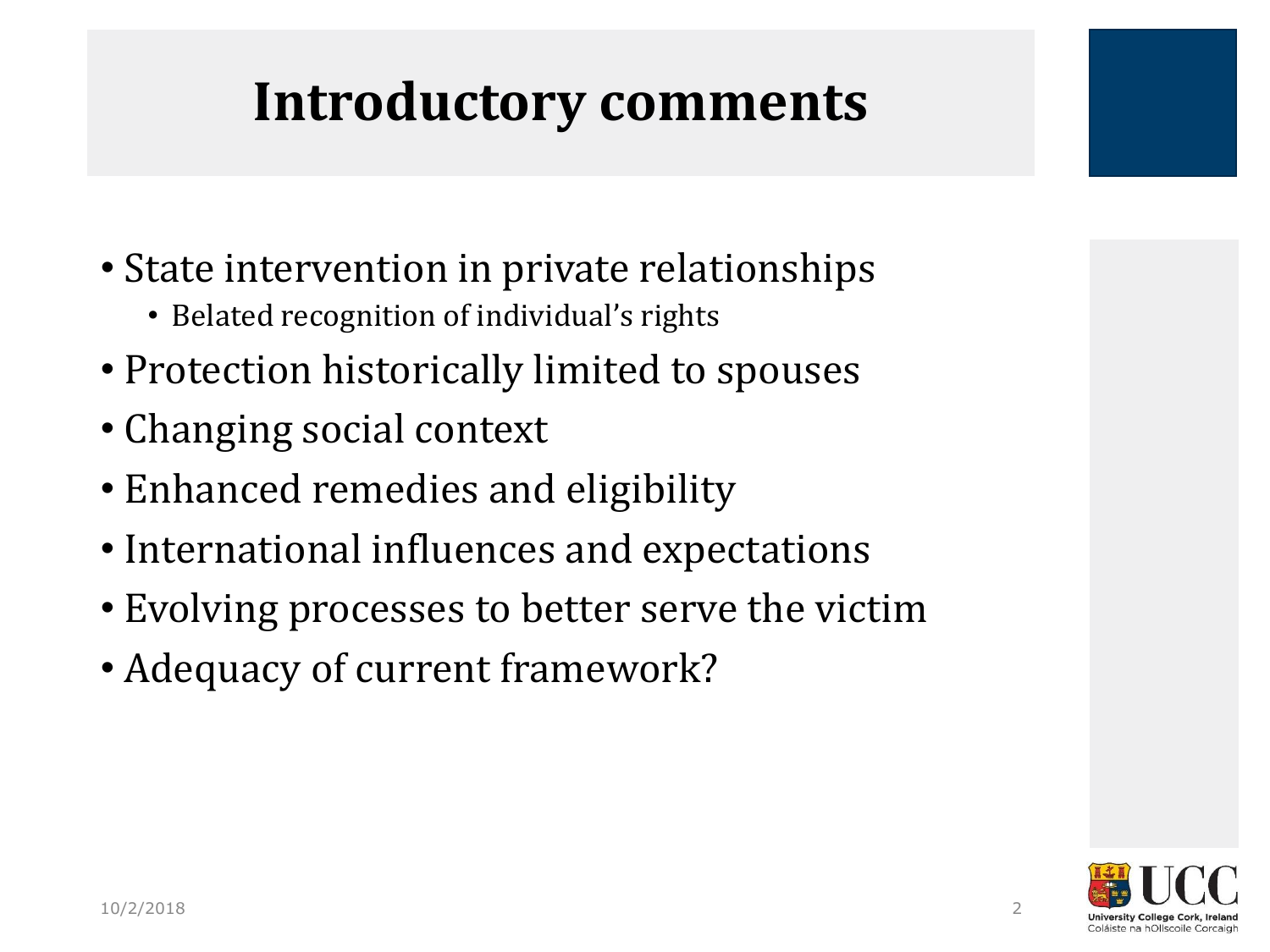### **Prevalence of domestic abuse**

- Alarming statistics from Women's Aid
- 1 in 5 women have suffered partner abuse
- 2017 15,833 disclosures of domestic violence against women during 21,451 contacts with Women's Aid Direct Services
- 2017 15,962 court applications
- 212 women murdered in Ireland (1996 Aug 16)
	- 63% in their own homes
	- 55% by partner/ex partner
- Under reporting of crime
	- By victims
	- By statistics

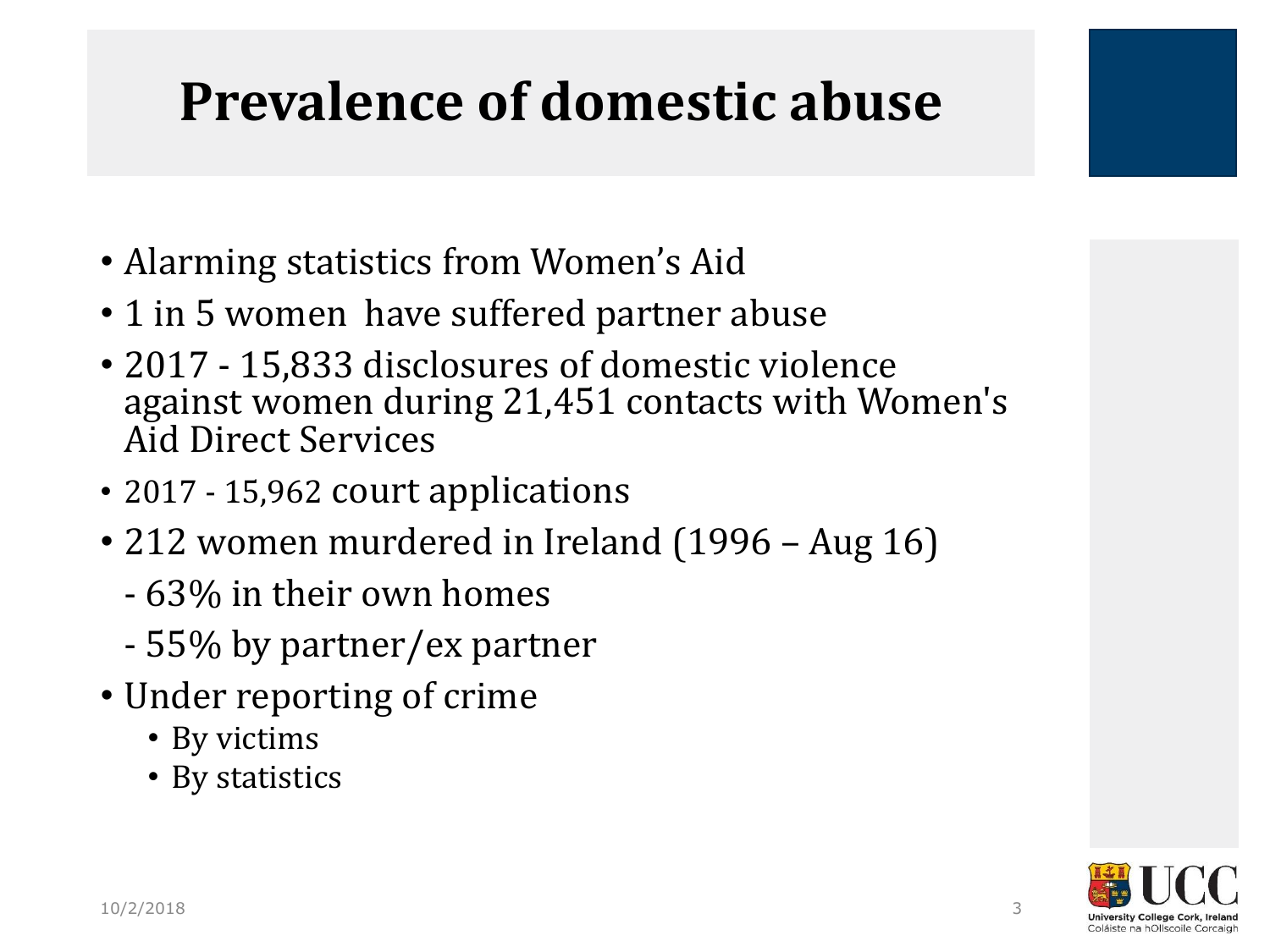### **Courts Service Annual Report 2017**

- Applications to the District Court under the domestic violence legislation increased by 5% to 15,962 from 15,227 in 2016.
- There was a 5% increase in applications for safety orders (6,368 as compared to 6,069 in 2016)
- A 9% increase in applications for protection orders (5,869) as compared to 5,365 in 2016).
- Applications for interim barring orders showed a 4% increase (917 as compared to 880 in 2016)
- Applications for barring orders showed a slight decrease.

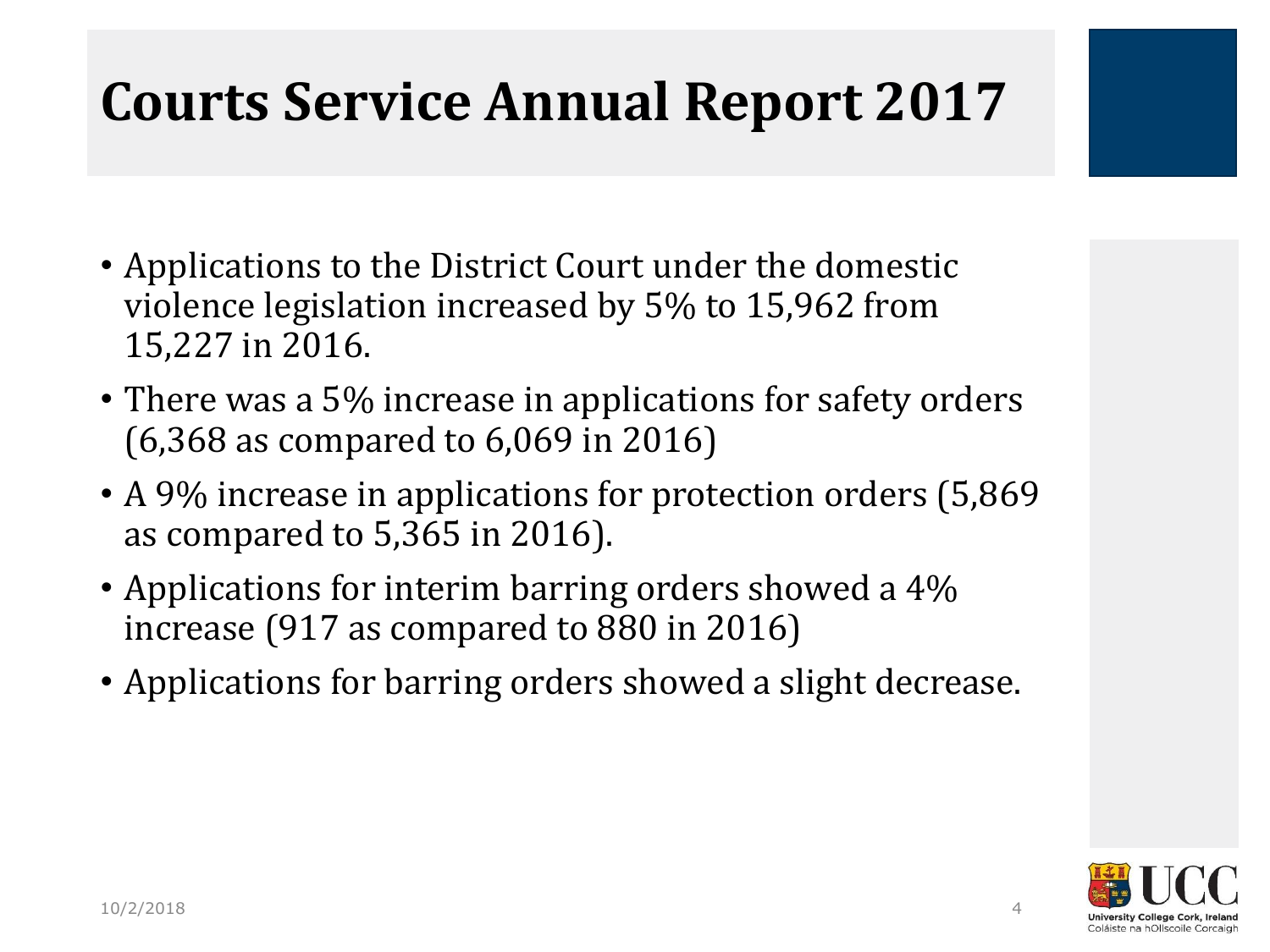### **Domestic Violence – court trends and statistics**

#### **DISTRICT COURT: DOMESTIC VIOLENCE – TRENDS**

|                                    | 2017  | 2016  | 2015  | 2014        | 2013  | 2012  |
|------------------------------------|-------|-------|-------|-------------|-------|-------|
| Barring order applications         | 2,613 | 2,658 | 2,638 | 2,671       | 2,738 | 2,789 |
| Barring orders granted             | 822   | 1,329 | 859   | 877         | 1,167 | 1,165 |
| Protection order applications      | 5,869 | 5,365 | 5,108 | 4,406       | 4,529 | 4,192 |
| Protection orders granted*         | 5,006 | 4,627 | 4,225 | 4,024       | 4,142 | 3,849 |
| Safety order applications          | 6,368 | 6,069 | 5,626 | 5,499       | 5,334 | 5,026 |
| Safety orders granted              | 2,255 | 3,316 | 1,917 | 2,029       | 2,381 | 2,255 |
| Interim barring order applications | 917   | 880   | 731   | 699         | 674   | 648   |
| Interim barring orders granted     | 693   | 676   | 563   | 569         | 522   | 520   |
| Other applications                 | 195   | 255   | 271   | 12          |       |       |
| Orders granted                     | 151   | 107   | 263   | $\mathbf 0$ |       |       |

*\* Some interim barring orders were granted on foot of applications for protection orders. Likewise some protection orders were granted on foot of interim orders* 

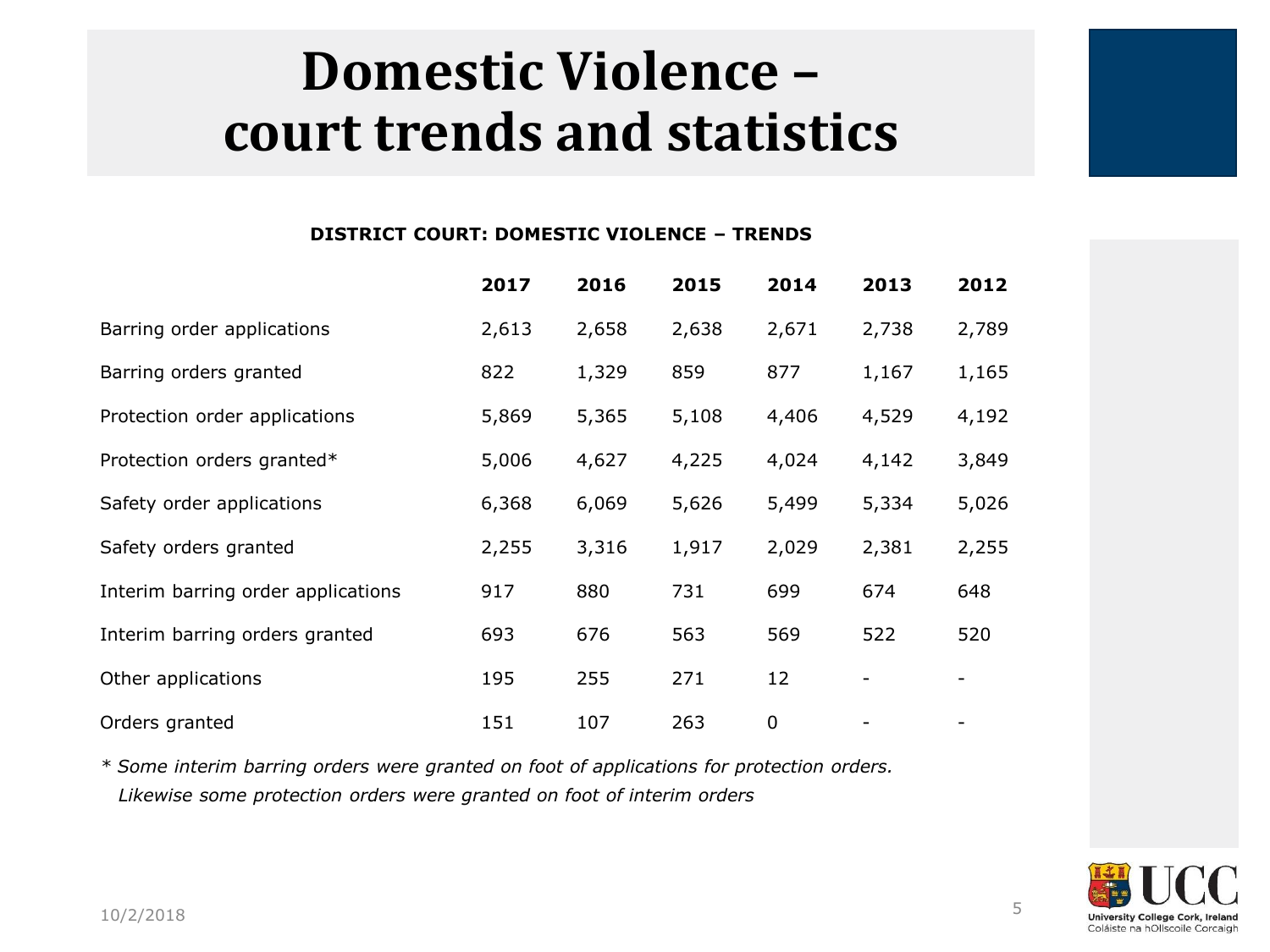### **Statutory overview**

- Family Law (Maintenance of Spouses and Children) Act 1976
- Family Law (Protection of Spouses and Children) Act 1981
- Domestic Violence Act 1996
- Domestic Violence (Amendment) Act 2002
- Civil Partnership and Certain Rights and Obligations of Cohabitants Act 2010
- Domestic Violence Act 2018

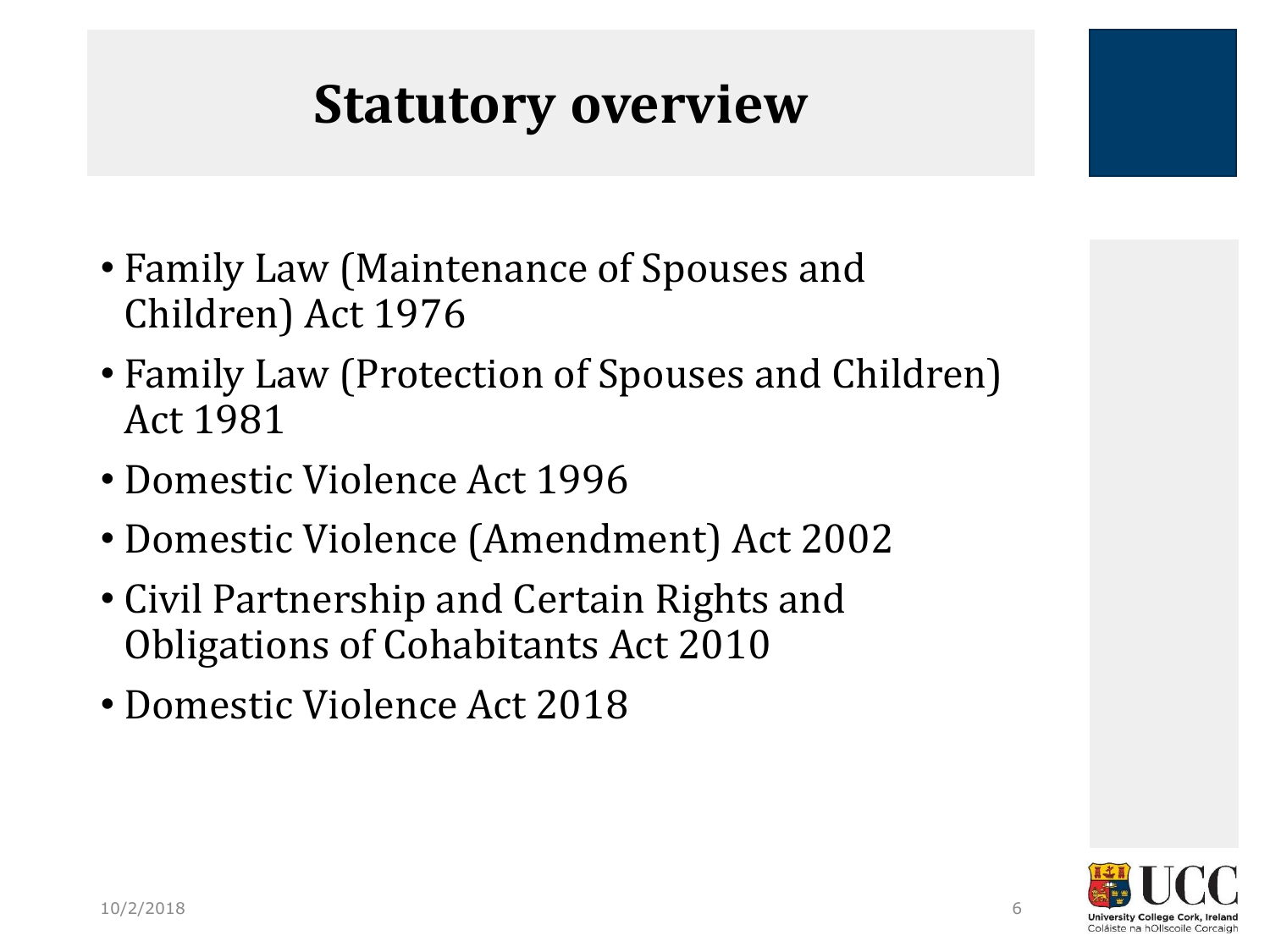### **1976 - Statutory intervention**

- Family Law (Maintenance of Spouses and Children) Act 1976
- Gender neutral, spousal right to apply for a barring order
- Removal from family home where the safety and welfare of applicant spouse and/or dependent child was in danger
- 3 month duration (renewable)

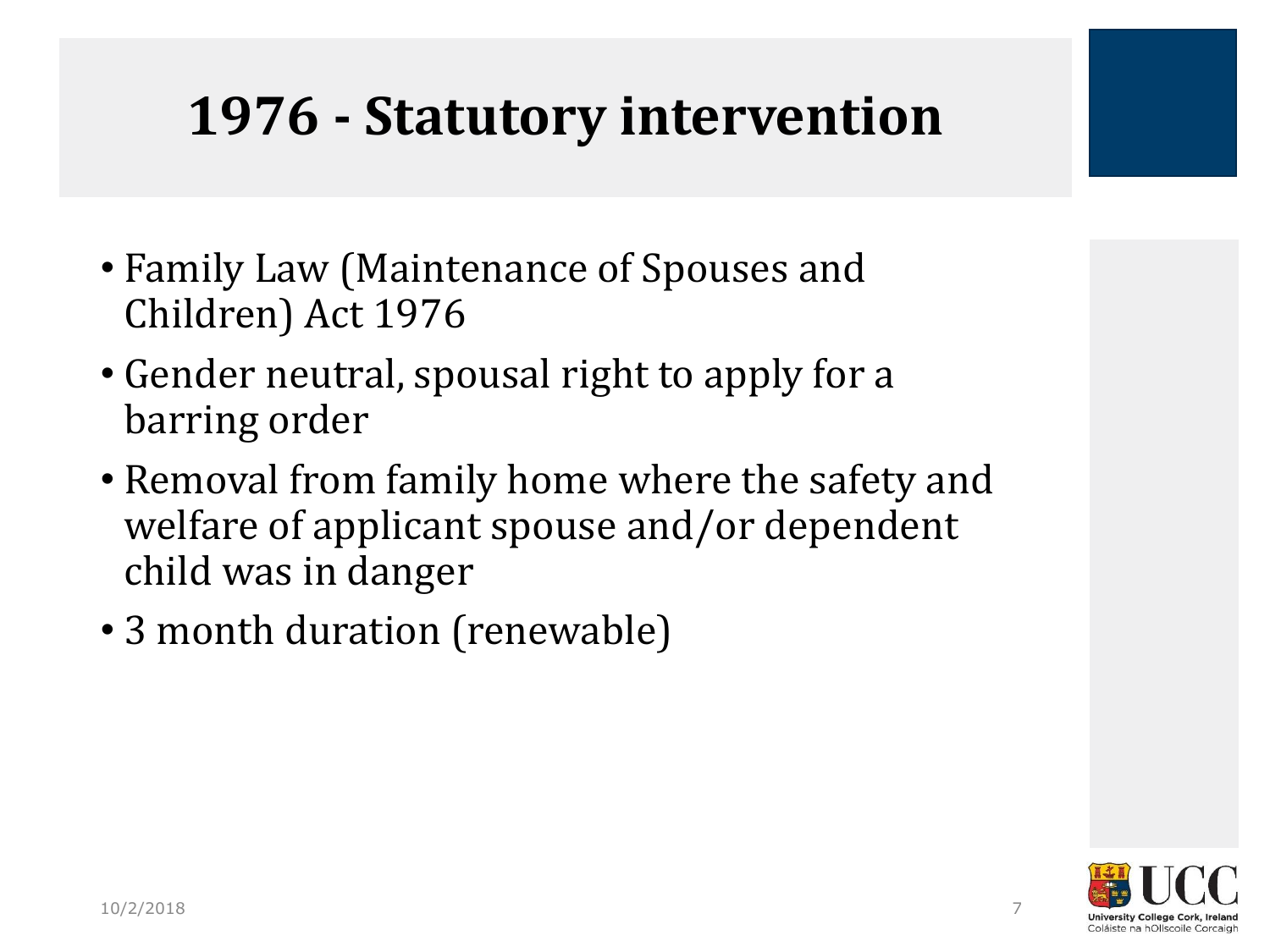### **Family Law (Protection of Spouses and Children) Act 1981**

- First dedicated legislative response to domestic violence
- Availability of remedies still restricted to a spouse
- Introduced the protection order
- Extended life of barring order to 12 months
- Created a Garda power of arrest without warrant, for alleged breach of barring order

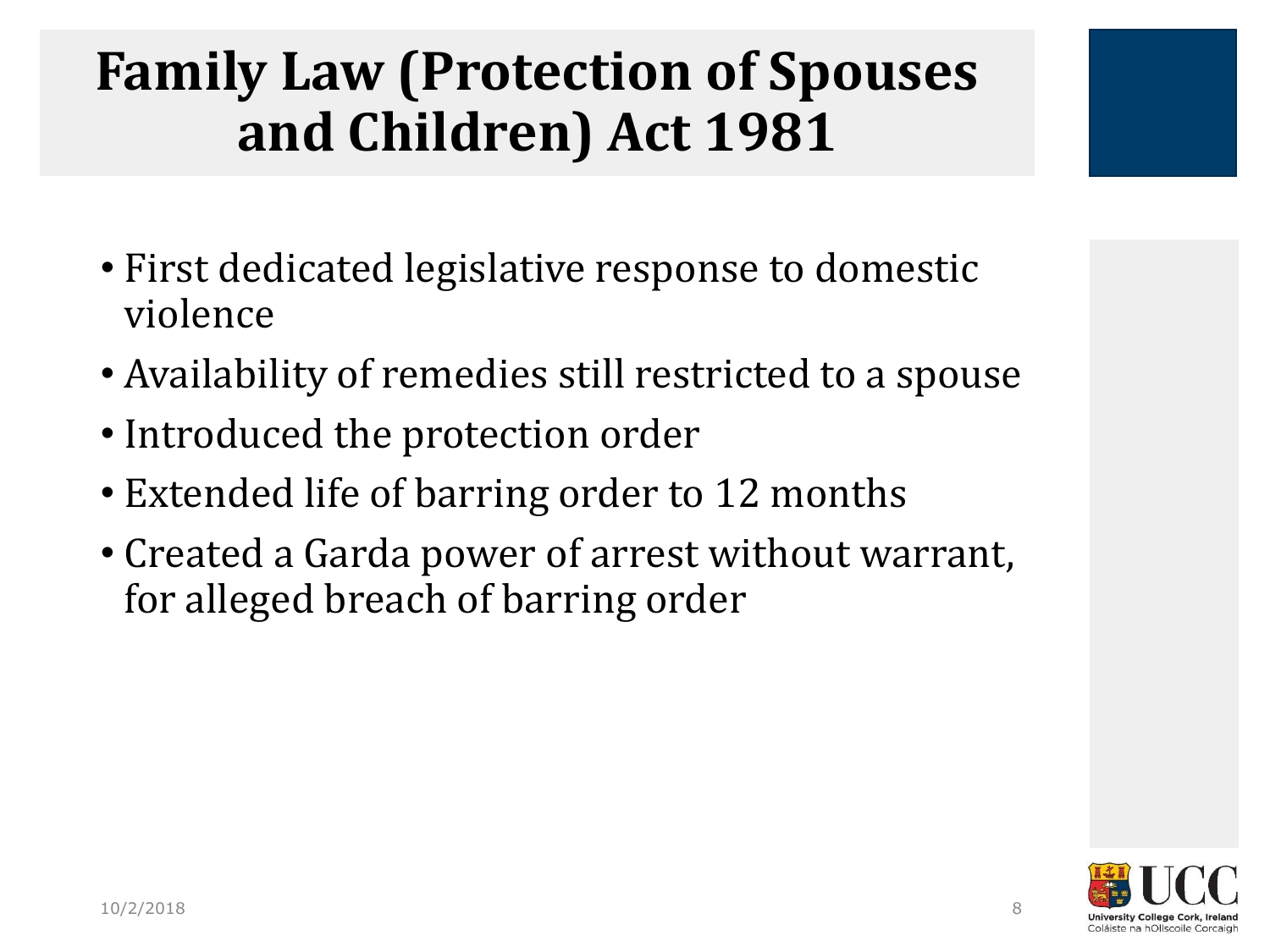### **Domestic Violence Act 1996**

- Effective from March 1996
- Sought to make provision for the protection of
	- a spouse and any children
	- other dependent persons
	- persons in other domestic relationships,
- where their safety or welfare requires such protection arising from the conduct of other person in the domestic relationship;
- to provide for the arrest without warrant in certain circumstances;
- to provide for the hearing of applications under other legislative enactments related to the domestic relationship
- Introduced safety order and interim barring order

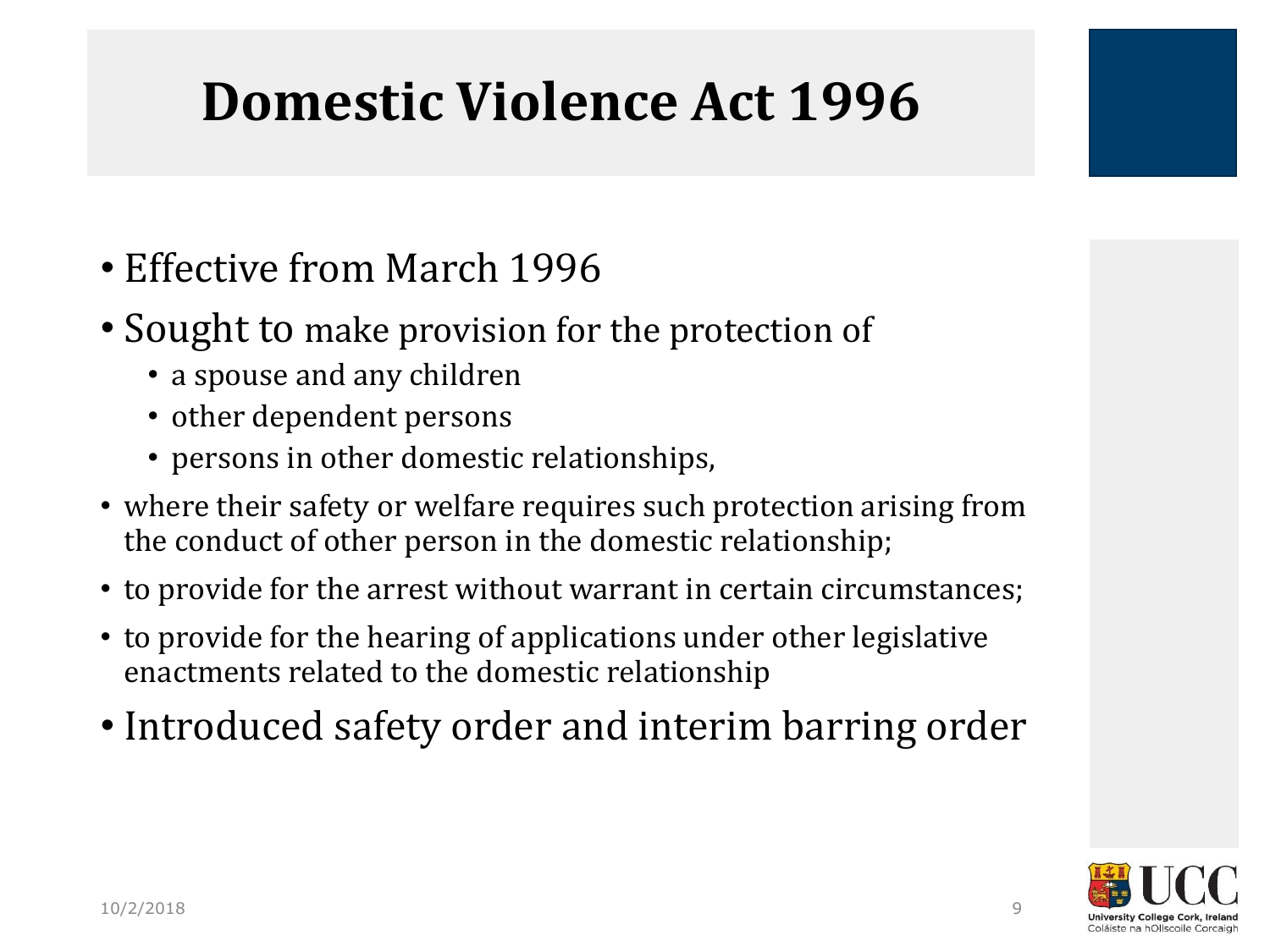### **Recent law reforms – International Influences**

• **The Council of Europe Convention on preventing and combating violence against women and domestic violence** 

Domestic Violence Act 2018

• **Directive 2012/29/EU – Directive establishing minimum standards on the rights, support and protection of victims of crime.**

Criminal Justice (Victims of Crime) Act 2017

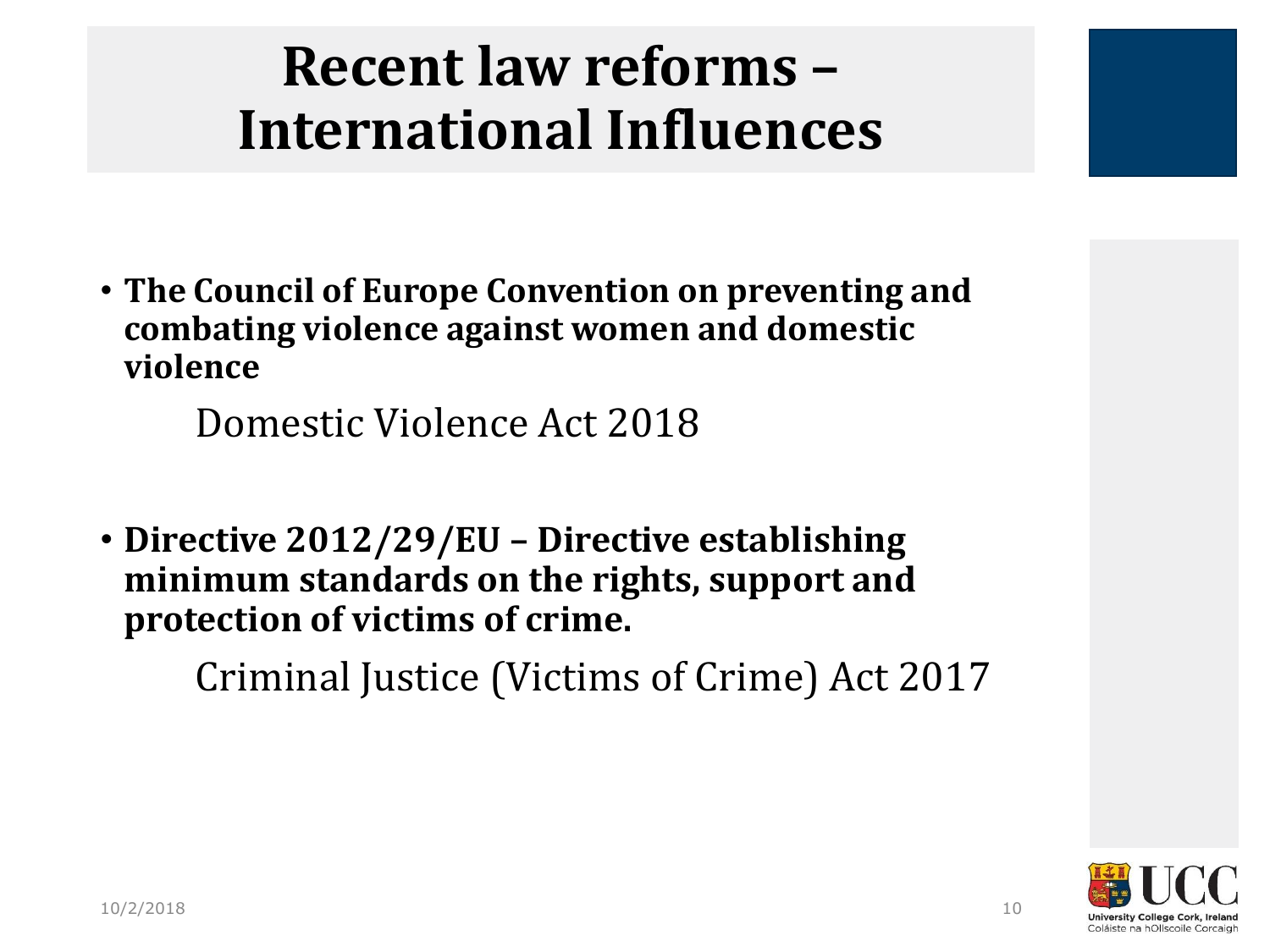#### **The Council of Europe Convention on preventing and combating violence against women and domestic violence (Istanbul Convention)**

#### **The purposes of this Convention are to:**

- protect women against all forms of violence, and prevent, prosecute and eliminate violence against women and domestic violence;
- contribute to the elimination of all forms of discrimination against women and promote substantive equality between women and men, including by empowering women;
- design a comprehensive framework, policies and measures for the protection of and assistance to all victims of violence against women and domestic violence;
- promote international co-operation with a view to eliminating violence against women and domestic violence;
- provide support and assistance to organisations and law enforcement agencies to effectively co-operate in order to adopt an integrated approach to eliminating violence against women and domestic violence.

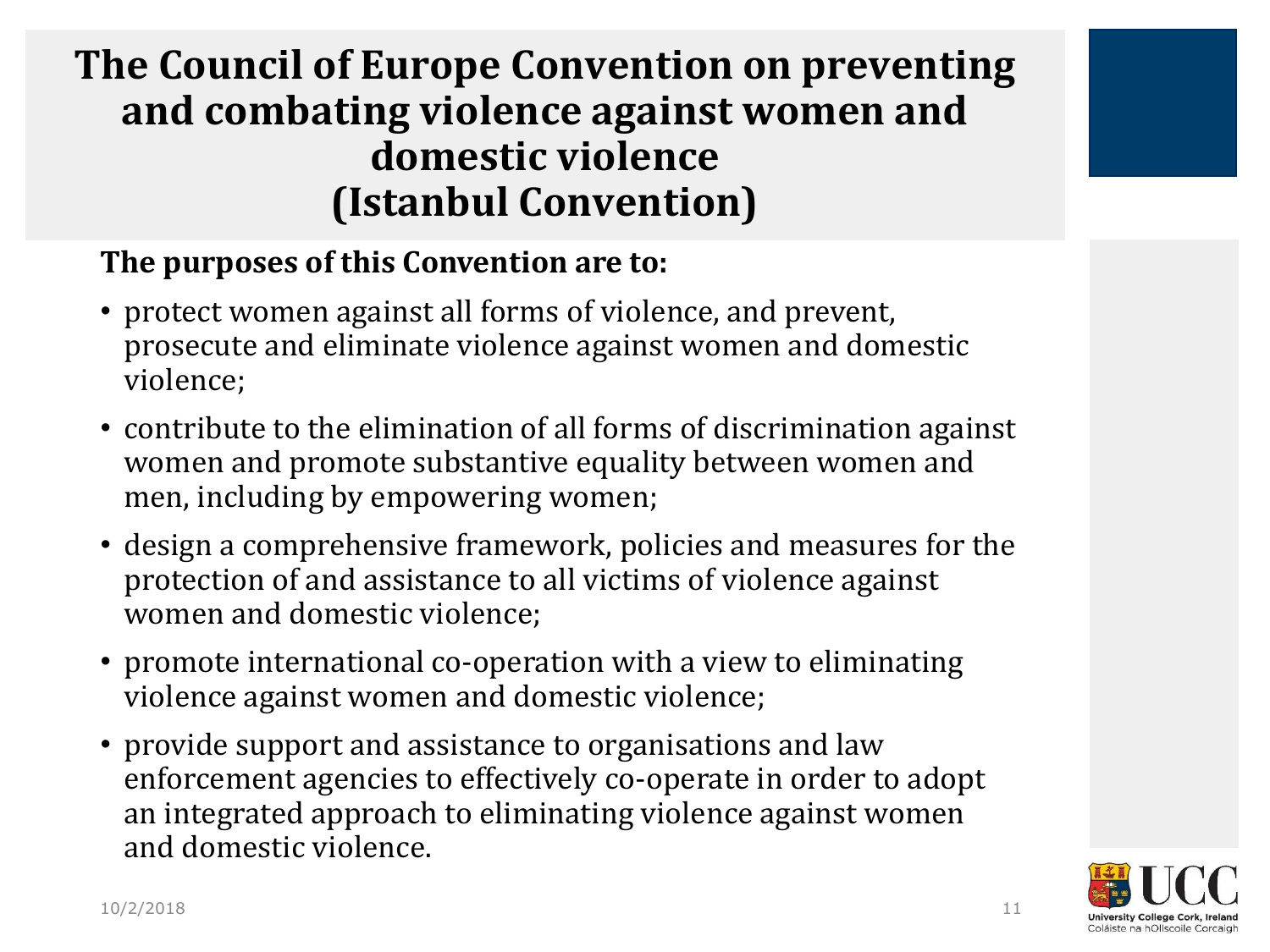# **Istanbul Convention**

- Opened for signature in Istanbul in May 2011
- Entered into force on the 1<sup>st</sup> August 2014.
- First Council of Europe treaty to specifically target violence against women,
- Sets out minimum standards on prevention, protection and prosecution, mandates the development of integrated policies.
- In its preamble the Convention recognises

"…that violence against women is a manifestation of historically unequal power relations between women and men, which have led to domination over, and discrimination against, women by men and to the prevention of the full advancement of women… [and further recognises]… the structural nature of violence against women as gender‐based violence, and that violence against women is one of the crucial social mechanisms by which women are forced into a subordinate position compared with men;"

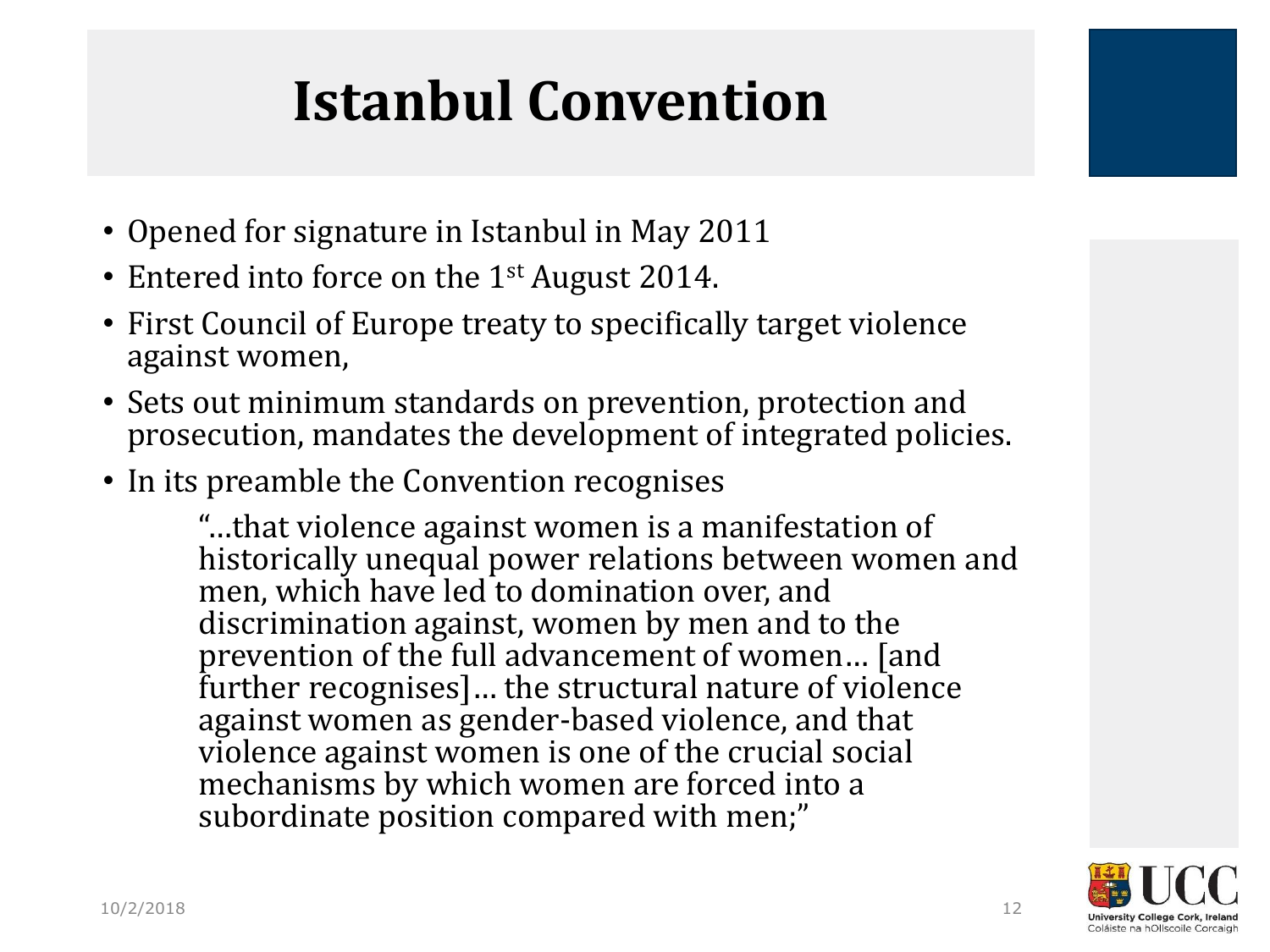### **Istanbul Convention**

• Article 4 identifies the over-arching obligation on signatories to take

*"the necessary legislative and other measures to promote and protect the right for everyone, particularly women, to live free from violence in both the public and the private sphere."*

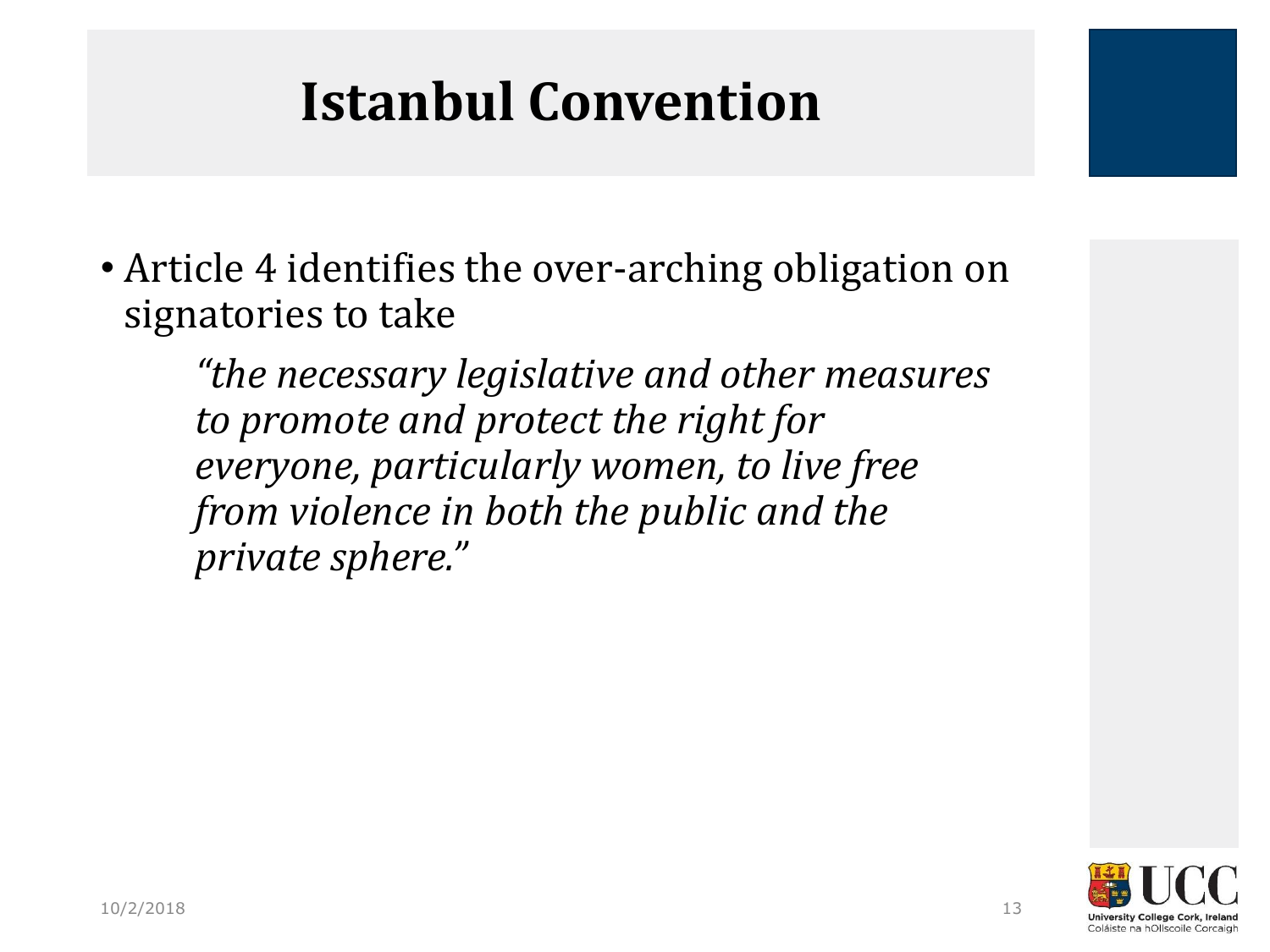### **Istanbul Convention - Article 52**

• "Parties shall take the necessary legislative or other measures to ensure that the competent authorities are granted the power to order, in situations of immediate danger, a perpetrator of domestic violence to vacate the residence of the victim or person at risk for a sufficient period of time and to prohibit the perpetrator from entering the residence of or contacting the victim or person at risk. Measures taken pursuant to this article shall give priority to the safety of victims or persons at risk."

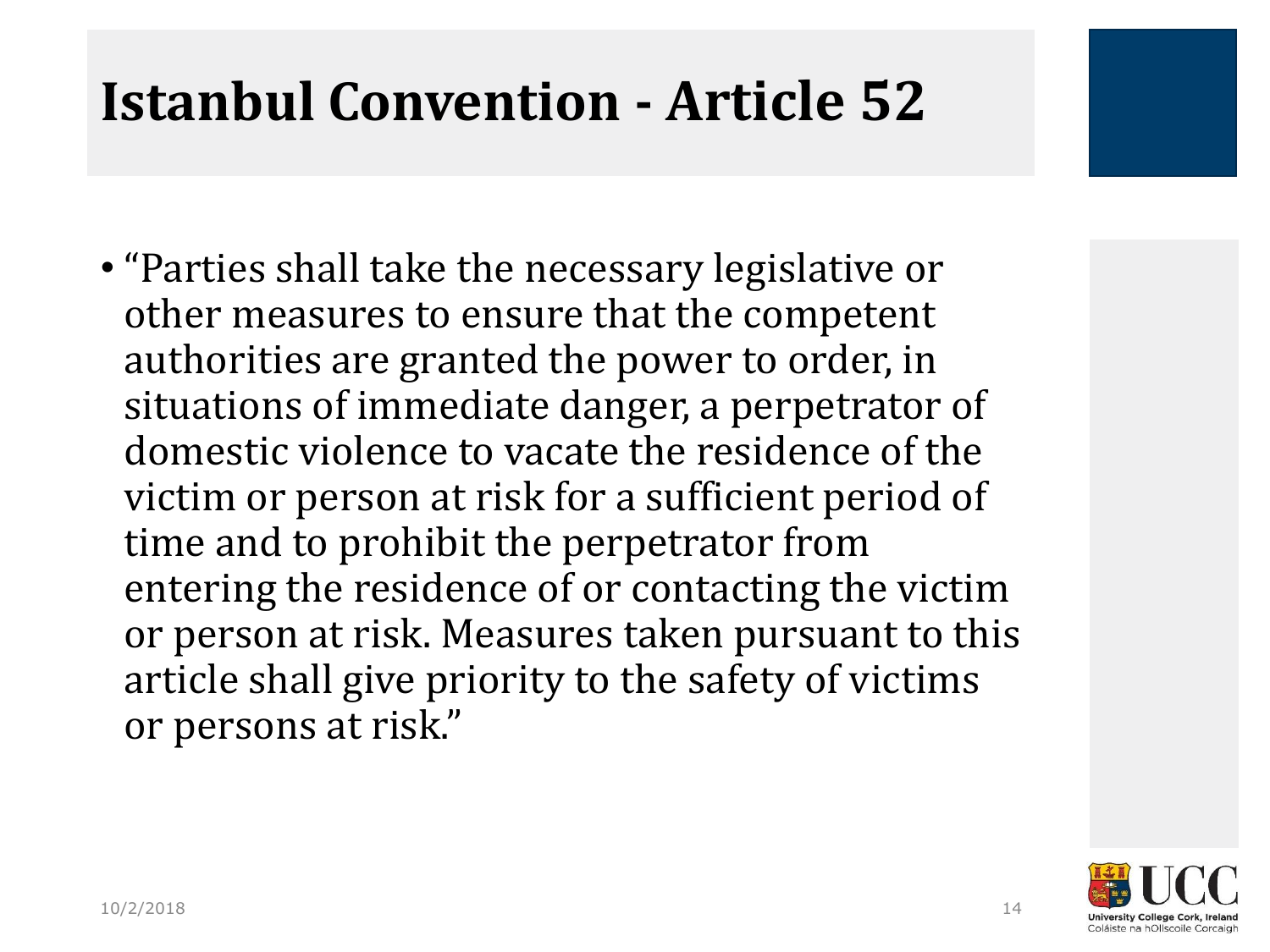### **Domestic Violence Act 2018**

- Published on 3 February 2017.
- It aimed to "…improve the protections available to victims of domestic violence, most critically for cohabitants and parents in crisis situations, by introducing a new emergency barring order which can last for up to 8 working days….[and] to make the court process easier for victims of domestic violence."
- "[A] victim will have the right to be accompanied to court by a family member, friend or support worker. A victim will be able to give evidence by live television link. There will be restrictions on attendance at both civil and criminal court proceedings and protections for the victim's anonymity."

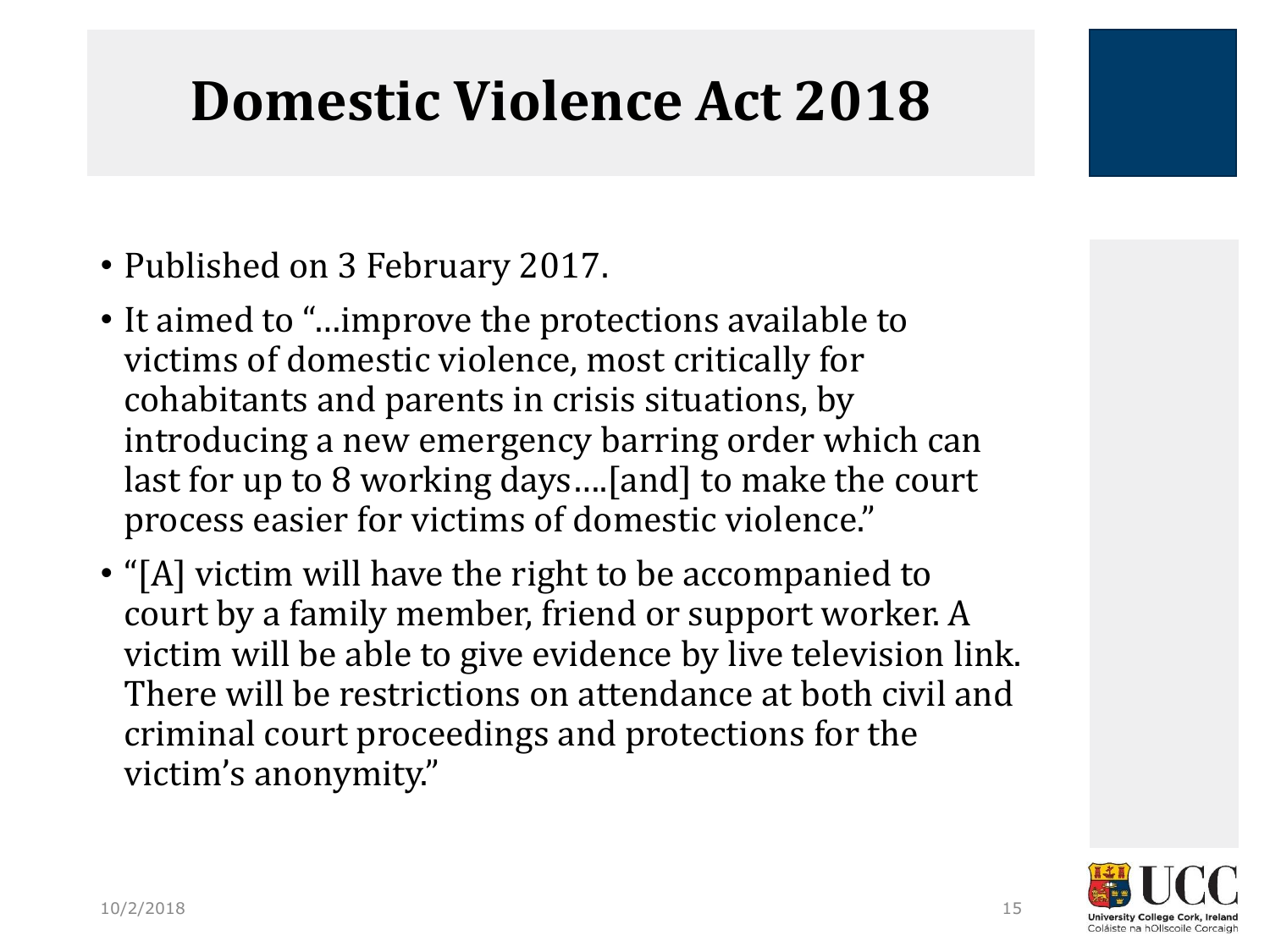### **Domestic Violence Act 2018**

- Repeals the Domestic Violence Act 1996
- Repeals the Domestic Violence (Amendment) Act 2002
- Represents a consolidated reform of domestic violence laws in Ireland

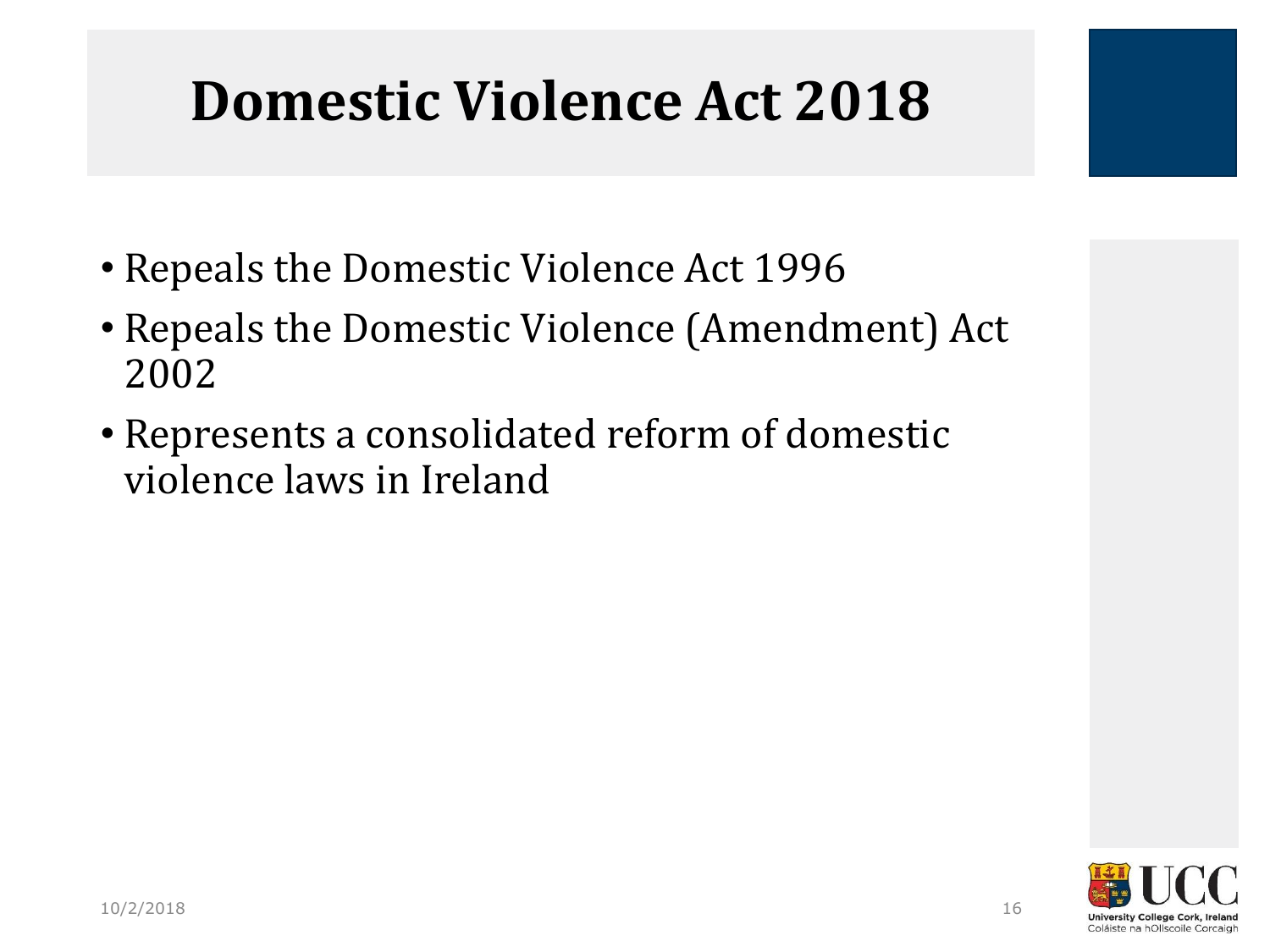### **Domestic Violence Act 2018 Remedies available**

- Barring Order
- Interim Barring Order
- Emergency Barring Order
- Safety Order
- Protection Order

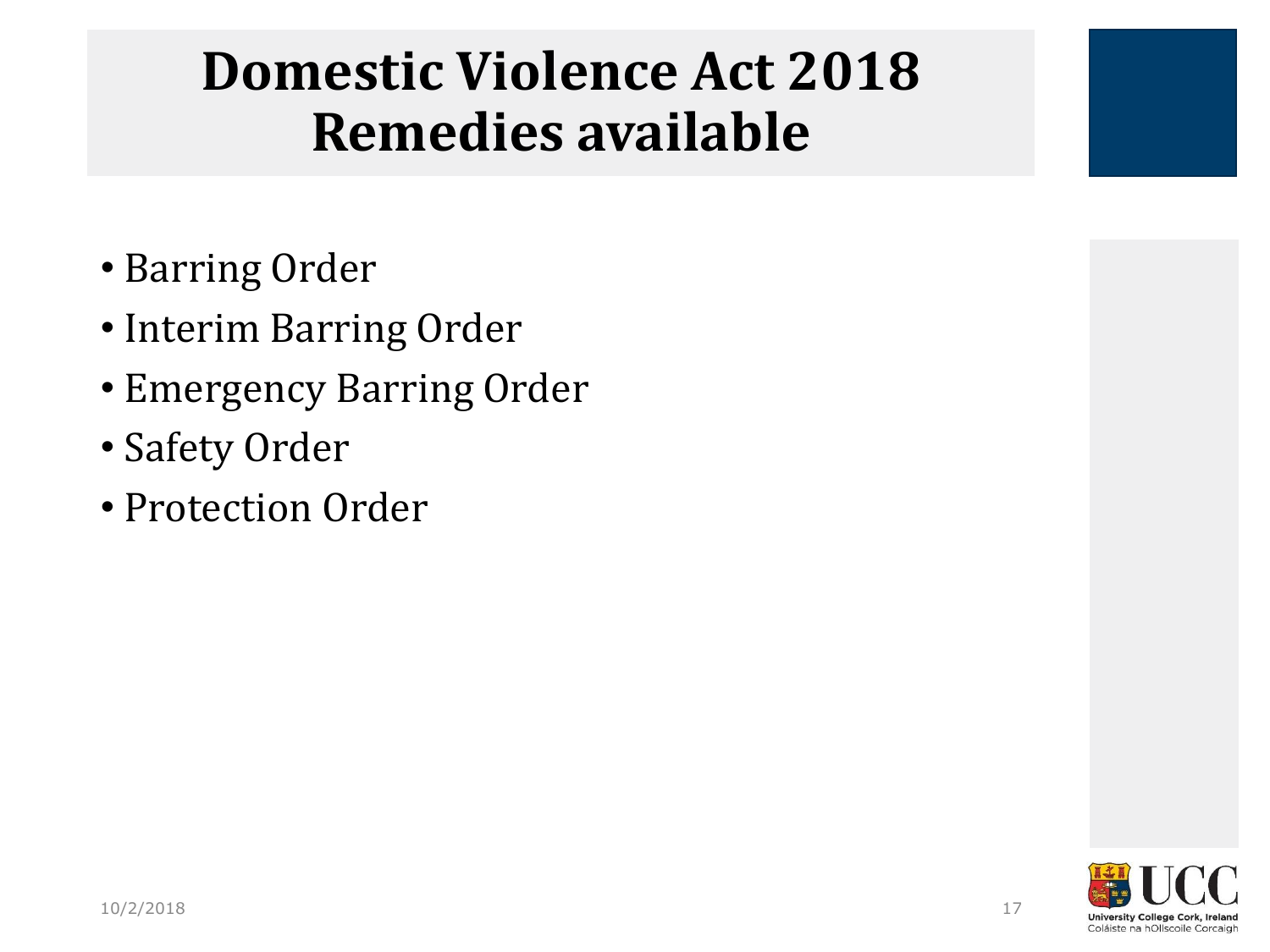### **Interim protections**

- Necessary to balance competing rights
- Facilitates fair procedures whilst granting immediate *short term* protection
- More typically granted on *ex parte* basis
- Rights of respondent restrict length of protection
- Granted on application for barring or safety order
- Much more likely to be granted than longer term order
- Valid until full hearing
	- **Protection Order**  protects the applicant
	- **Interim Barring order**  removes the respondent
		- immediate risk of significant harm to applicant/any dependent person if order is not made immediately, and
		- granting a protection order would not be sufficient to protect the applicant or any dependent person.

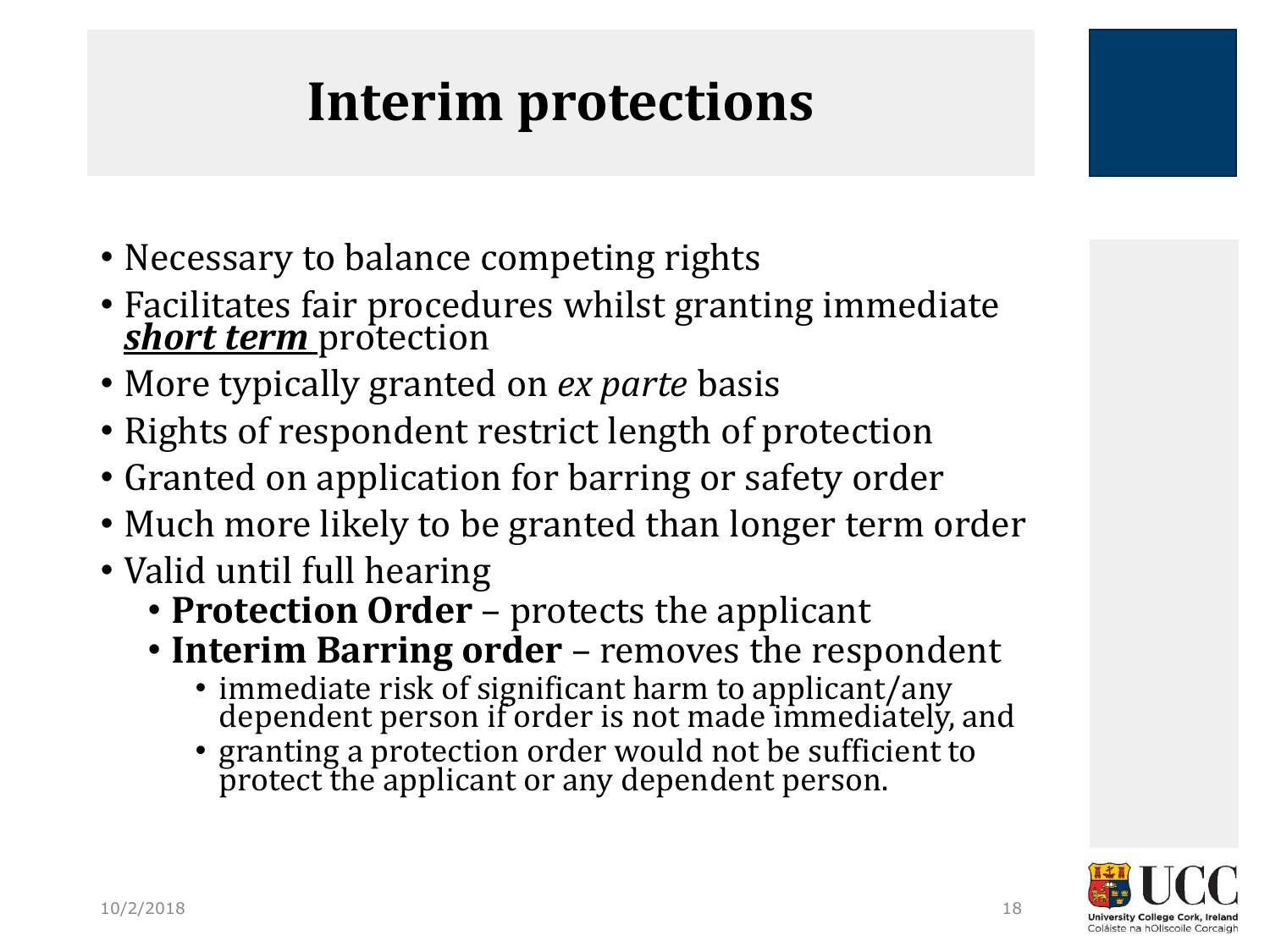# **Barring Order**

- Removes respondent from home where the parties reside or where applicant resides
- Remains in place until order expires or until further order of the court (max 3 years)
- Court is satisfied there are reasonable grounds for believing the safety or welfare of the applicant and any dependent person requires it
- Court must consider the impact upon any dependent children of the removal of the respondent from the home

#### **The court can also prohibit the respondent from**

- using or threatening to use violence against the applicant or any dependent person;
- molesting or putting in fear the applicant or any dependent person;
- attending at or in the vicinity of, or watching or besetting a place where, the applicant or any dependent person resides;
- prohibit the respondent from following or communicating with the applicant, including by electronic means, other than for such purpose as the court may specify.

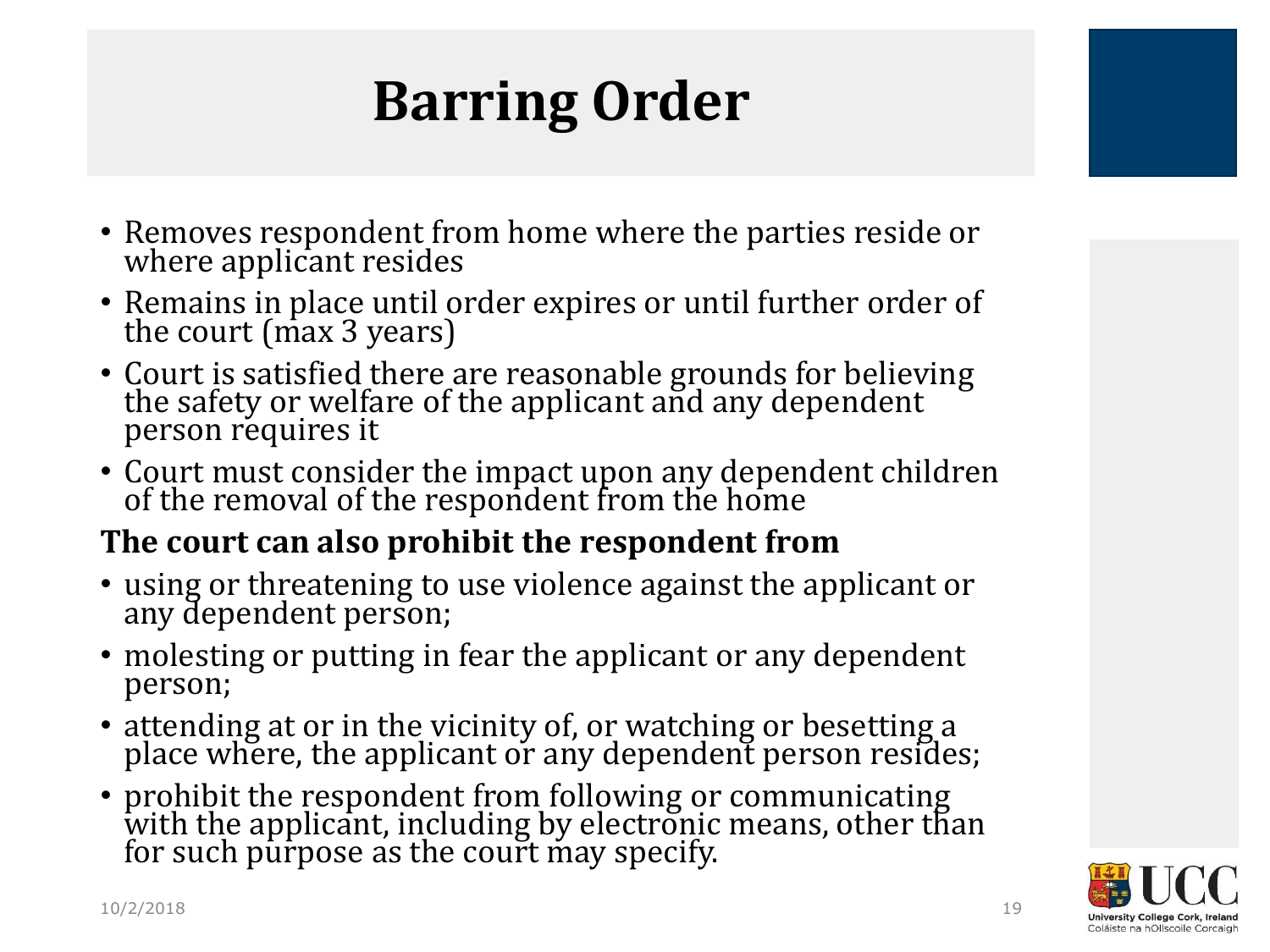# **Barring Order – who can apply?**

- a) Spouse of the respondent
- b) Civil partner of the respondent
- c) Applicant has lived with the respondent in an intimate relationship prior to the application for a barring order
- d) Parent of the respondent who is of full age and is not dependent upon the parent

In respect of c) and d) the barring order cannot be made where the respondent has a legal or beneficial interest in the property and

- the applicant has no legal or beneficial interest, or
- the applicant's legal or beneficial interest is less than that of the respondent.

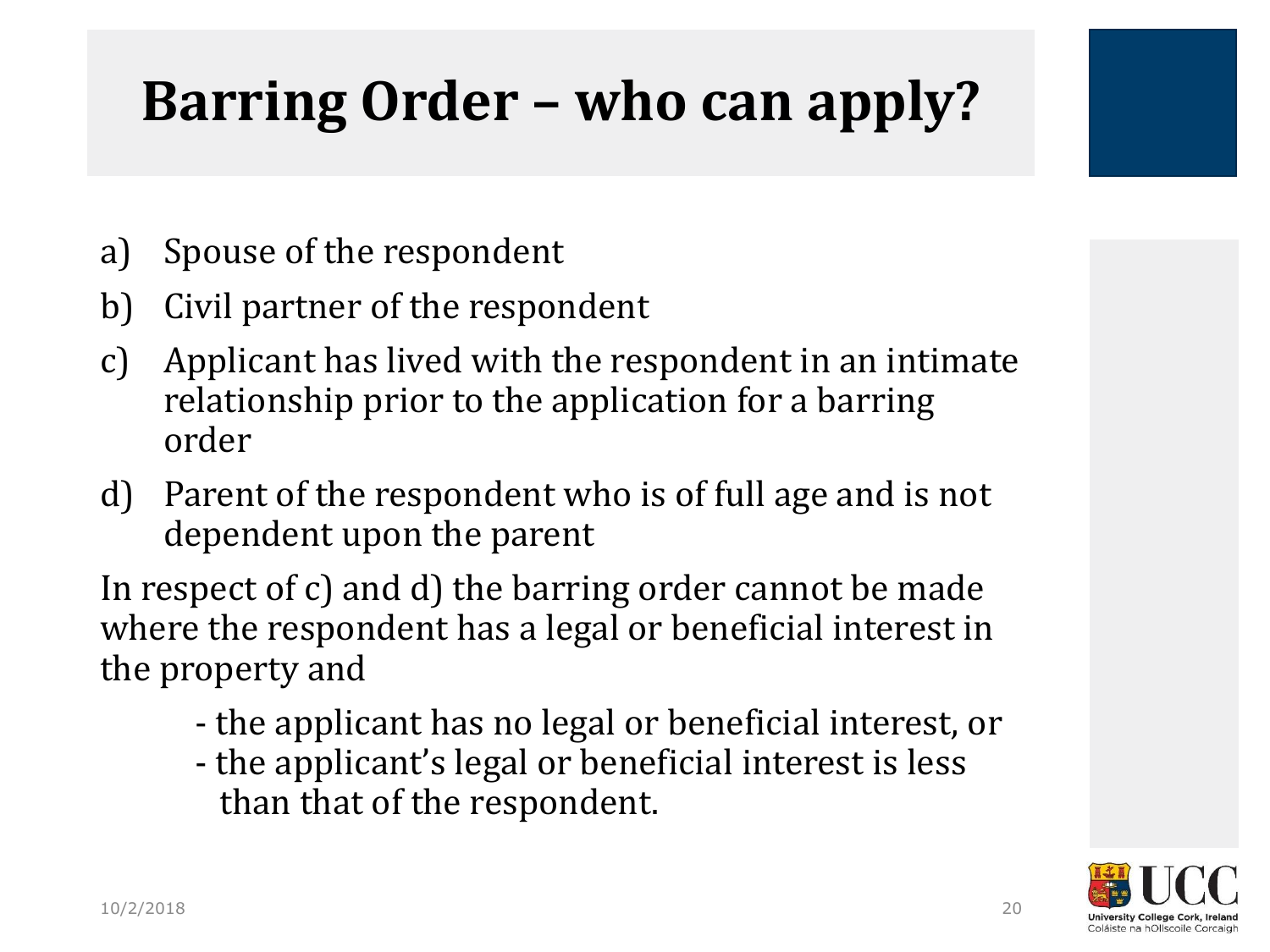# **Interim Barring Order**

- Granted by the court on application for a barring order or whilst awaiting the hearing of a barring order application
- Where risk of harm is such that a protection order is insufficient protection for the applicant
- Same eligibility tests as applied for a barring order
- Has effect for a maximum period of 8 days

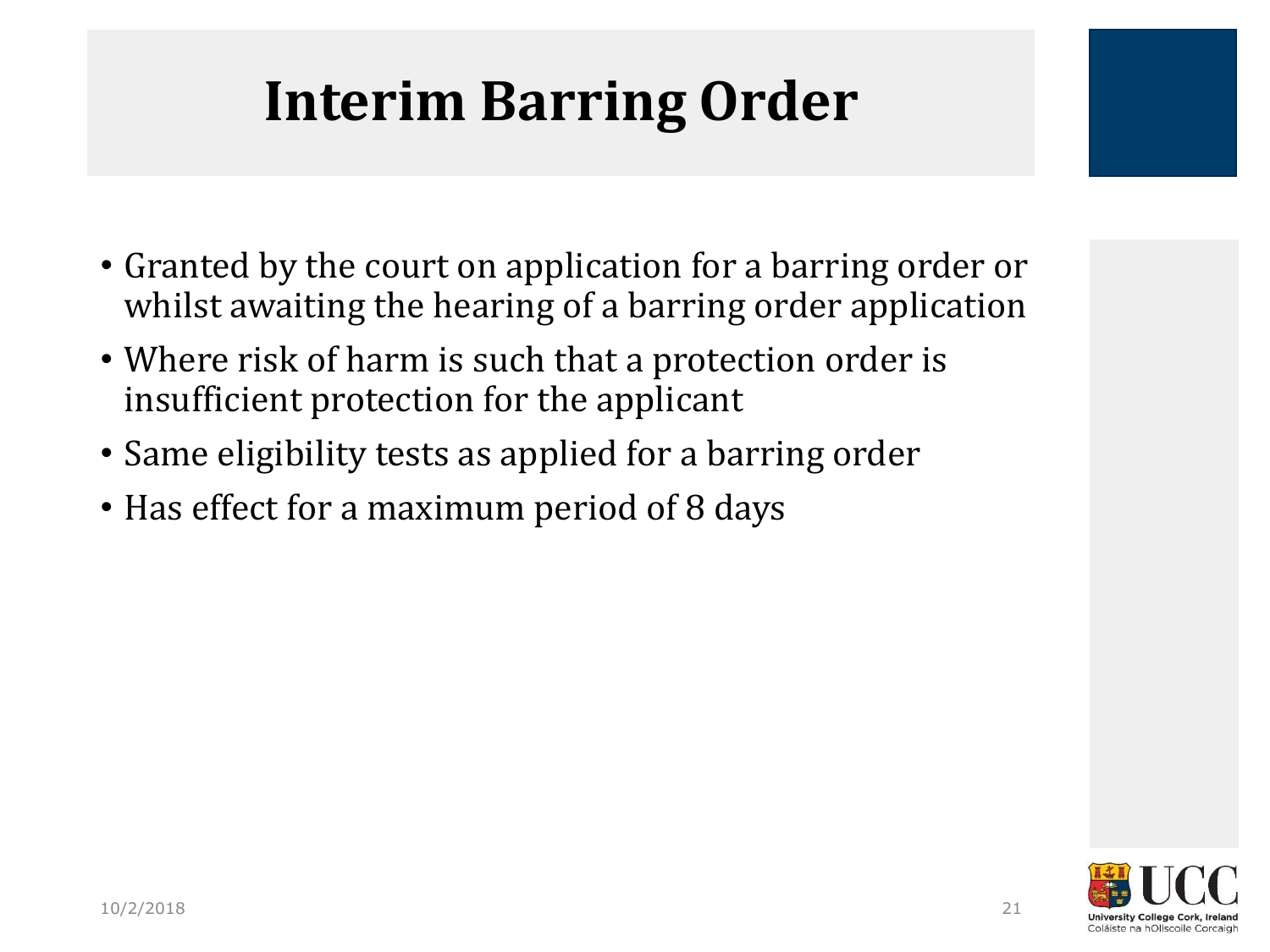# **Emergency barring order**

#### **Who can apply?**

- Applicant has lived with the respondent in an intimate relationship prior to the application (but not the spouse, civil partner or relative) or
- Applicant is a parent of the respondent, the respondent being of full age and not dependent on the applicant
- Respondent has a legal or beneficial interest in the property but the applicant has no such interest, or
- Applicant's legal or beneficial interest is less than that of the respondent.

#### • **Matters for consideration**

- Immediate risk of significant harm if an order is not made immediately
- Maximum duration of 8 days
- No new emergency order for a period of one month except in exceptional circumstances

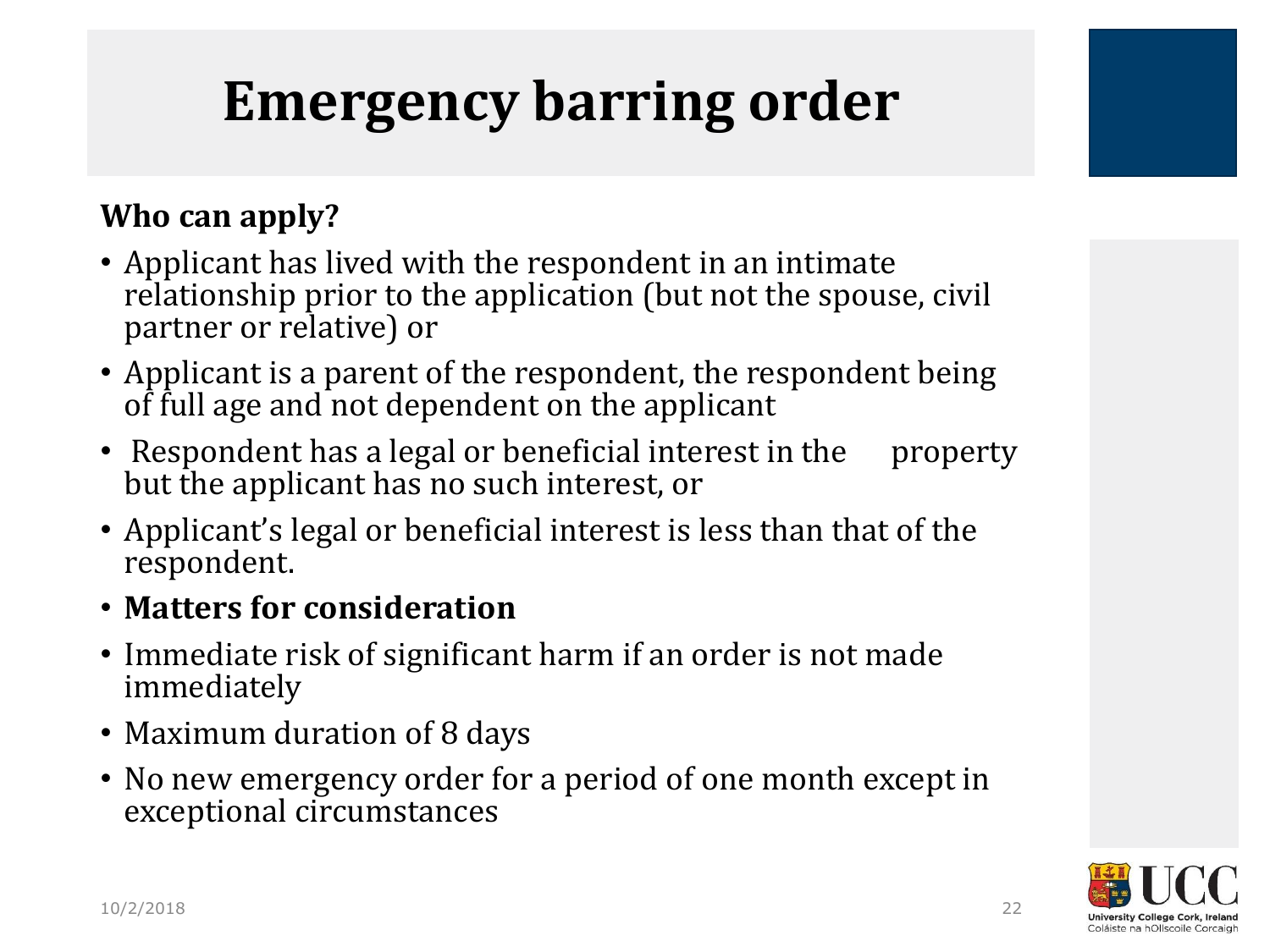# **Safety Order**

- Lesser evidentiary burden on applicant
	- Ordered where safety or welfare of applicant or any dependent person so requires
- Does not remove the respondent from the home
- Directs respondent not to use or threaten to use violence against, molest or put in fear the applicant or dependent persons (including watching/besetting)
- Includes reference to communication by electronic means
- Gardaí on notice of order (5 years max)
- Court can attach any conditions as necessary
- Important discretionary scope, especially where child access arrangements must be facilitated

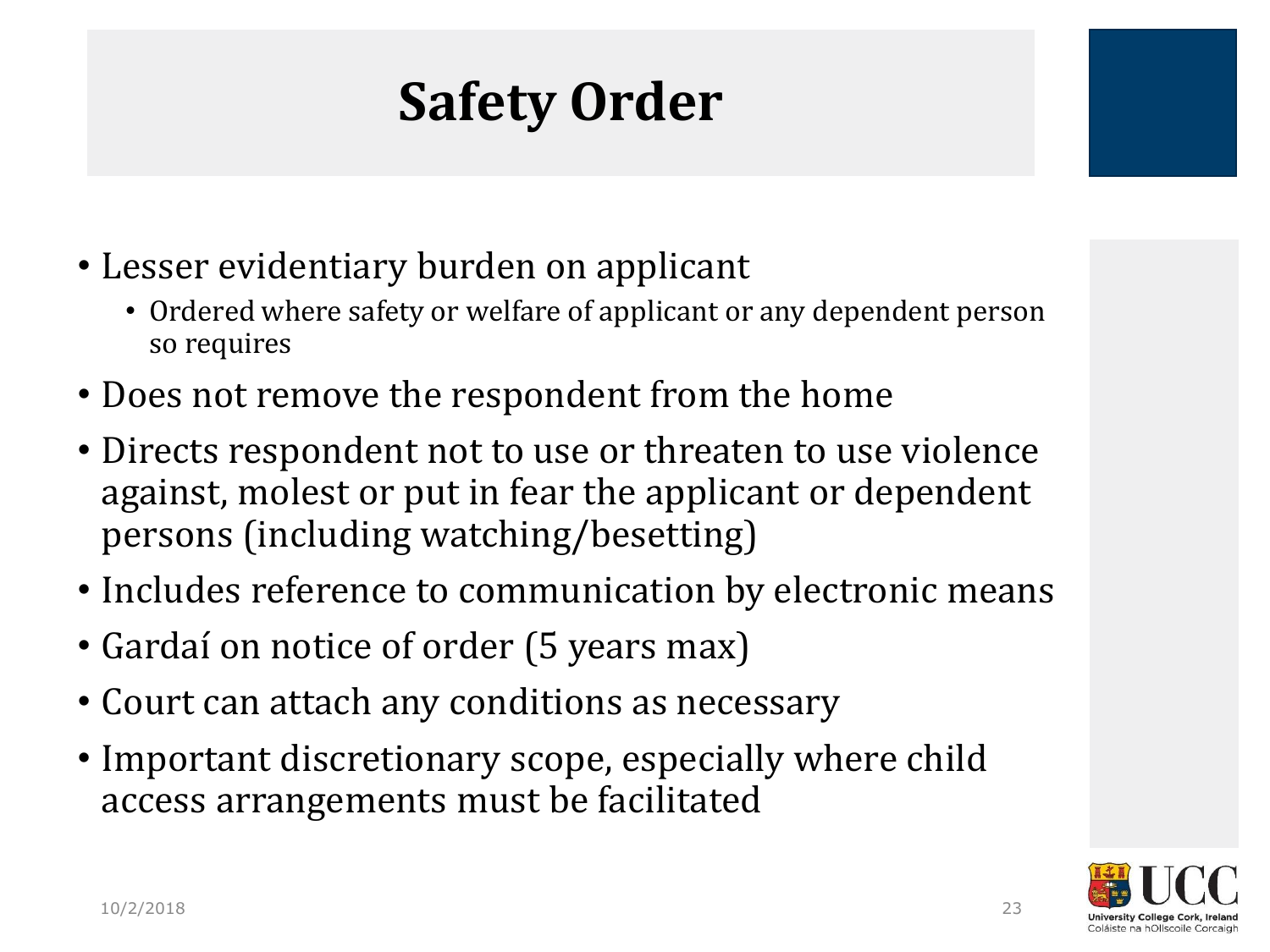### **Safety Order**

#### • **Who can apply?**

- Spouse of the respondent
- Civil partner of the respondent
- Person in an intimate relationship with respondent prior to application
- Parent of the respondent and respondent is of full age and not dependent on applicant
- Applicant is over 18, resides with the respondent in a non contractual relationship
- Parent of a child, whose other parent is the respondent

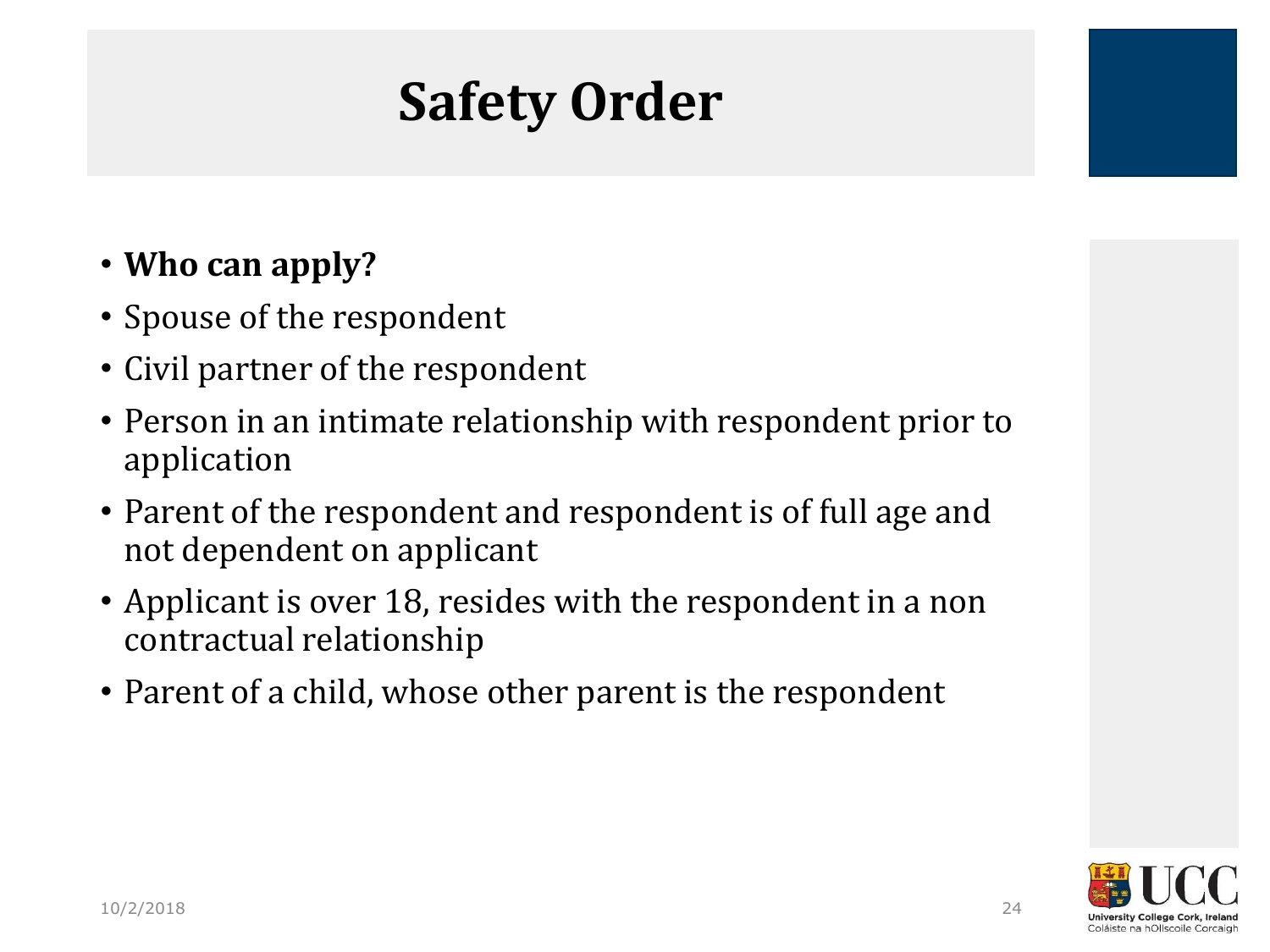### **Child and Family Agency right to apply**



- Is aware of incident(s) which place safety or welfare of a person in doubt,
- Has reasonable cause to believe a person has been subject to molestation, violence or threatened violence,
- Reasonable grounds for believing a person will be deterred or prevented from pursuing an application as a consequence of molestation, violence or threatened violence and
- Considers having ascertained as far as is reasonably possible the wishes of the aggrieved person, that it is appropriate to apply for an order on their behalf.
- **Where aggrieved person is a dependent, the first 2 criteria need not be complied with, if reasonable cause to believe –**
	- The child has been/is being assaulted, ill treated sexually abused or seriously neglected or
	- The child's health, development or welfare has been/is being/will be avoidably impaired or seriously neglected

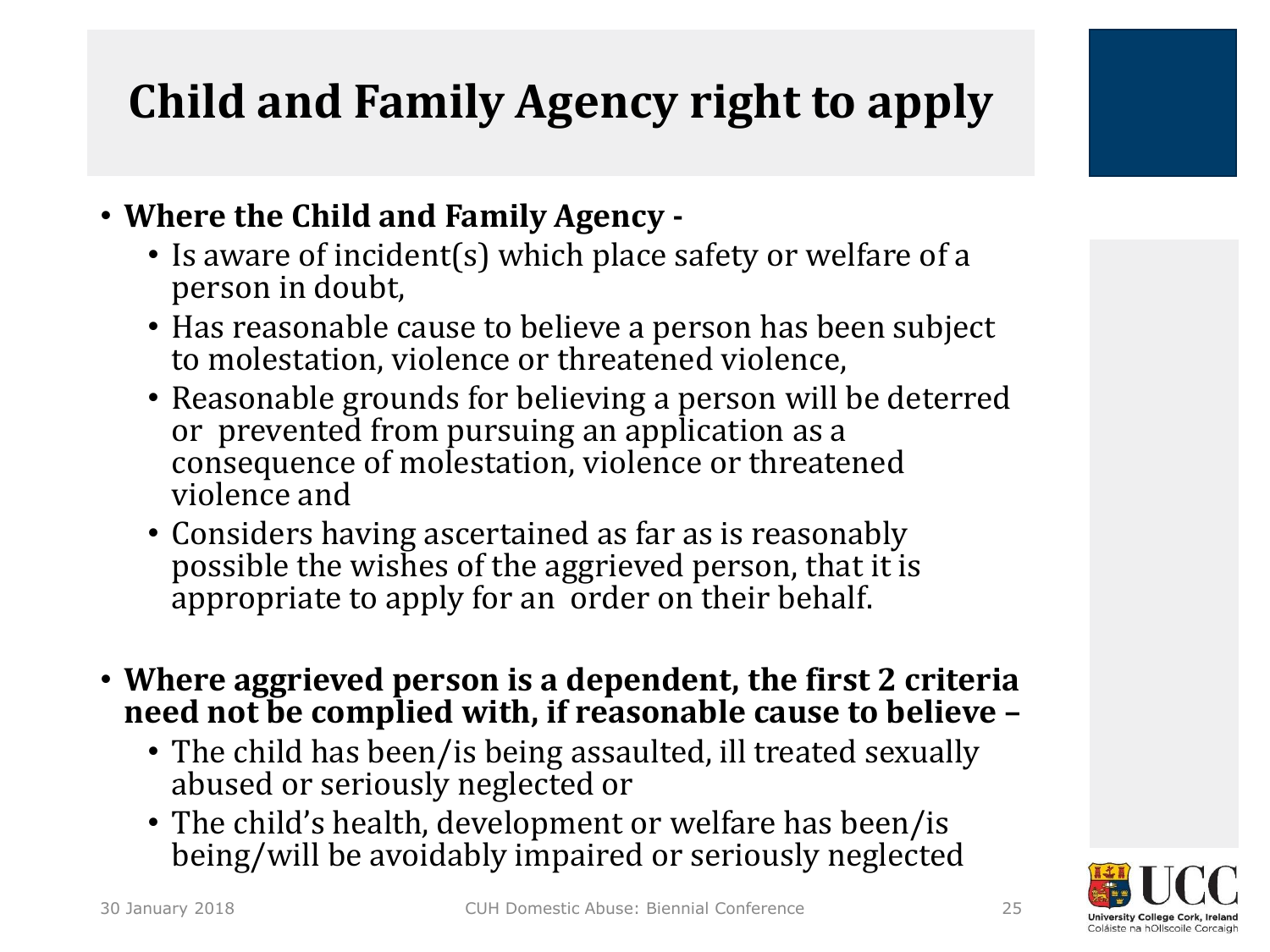### **Care order or supervision order**

- Not applicable where CFA makes original application
- Where court is of the view that a care/supervision order may be appropriate, it can of its own motion or upon application adjourn proceedings and direct the CFA to undertake an investigation/further investigations
- Court may give directions under 1991 Act incl a supervision order
- On foot of investigation the CFA must consider if it should
	- Apply for a care or supervision order
	- Provide any service/assistance for the dependent's family
	- Take any other action in respect of the dependent person

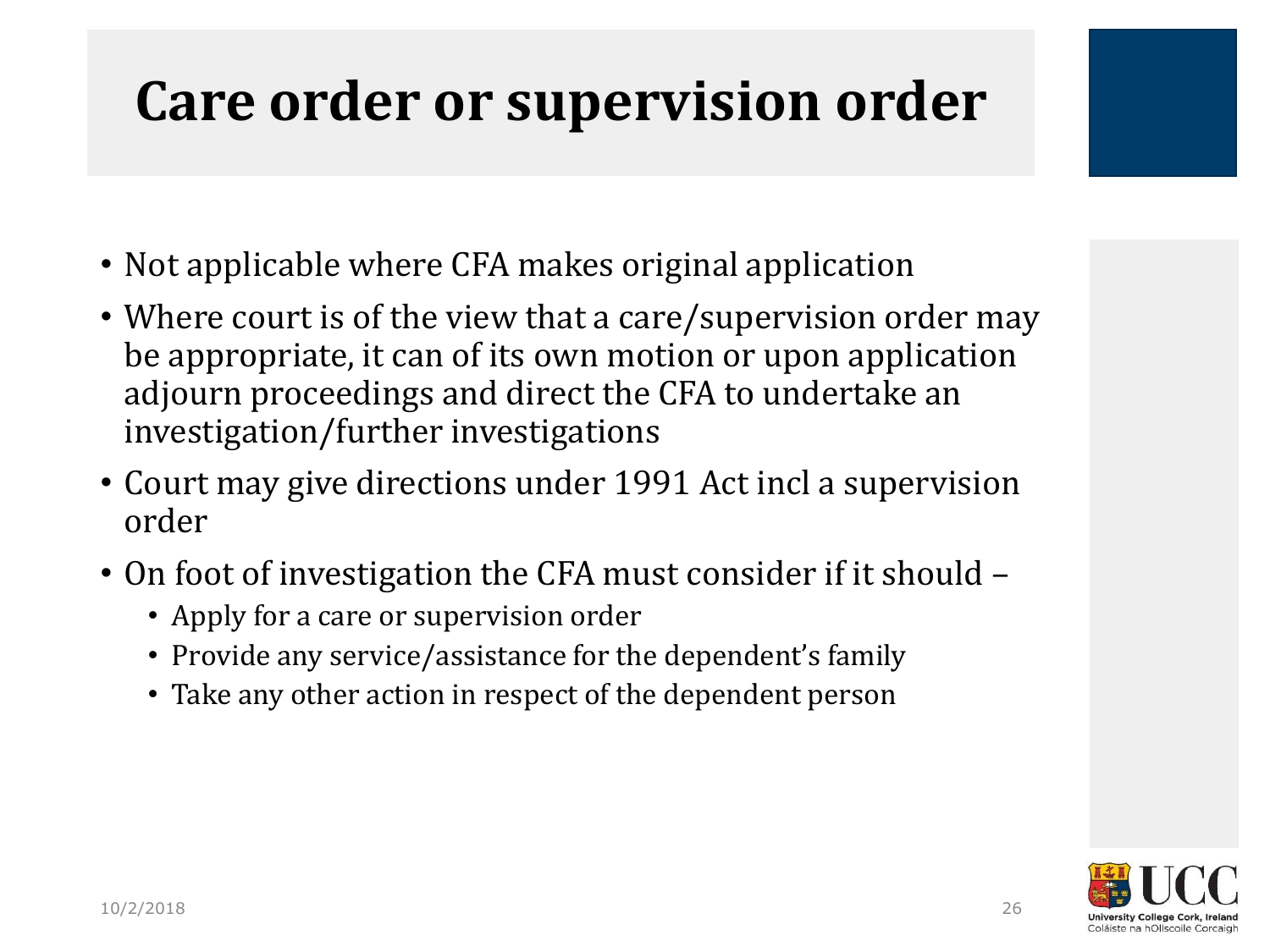### **Factors relevant to the court in determining application for an order**

- Any history of violence by the respondent on the applicant
- If respondent has a conviction for violence or threat of violence
- If violence by respondent on applicant is escalating
- Exposure of children to violence by respondent on applicant
- Any previous domestic violence order made against respondent
- Any history of animal cruelty by the respondent
- Any destruction of property by the respondent to the property and /or residence of the applicant
- Any recent separation between the parties
- Substance abuse including alcohol by any of the parties
- Access to weapons by any of the parties
- Applicants perception of risk to him/herself by the respondent
- Age, health including pregnancy of the applicant and any children
- Evidence of deterioration of welfare caused by fear of respondent
- Economic dependency by the applicant on the respondent

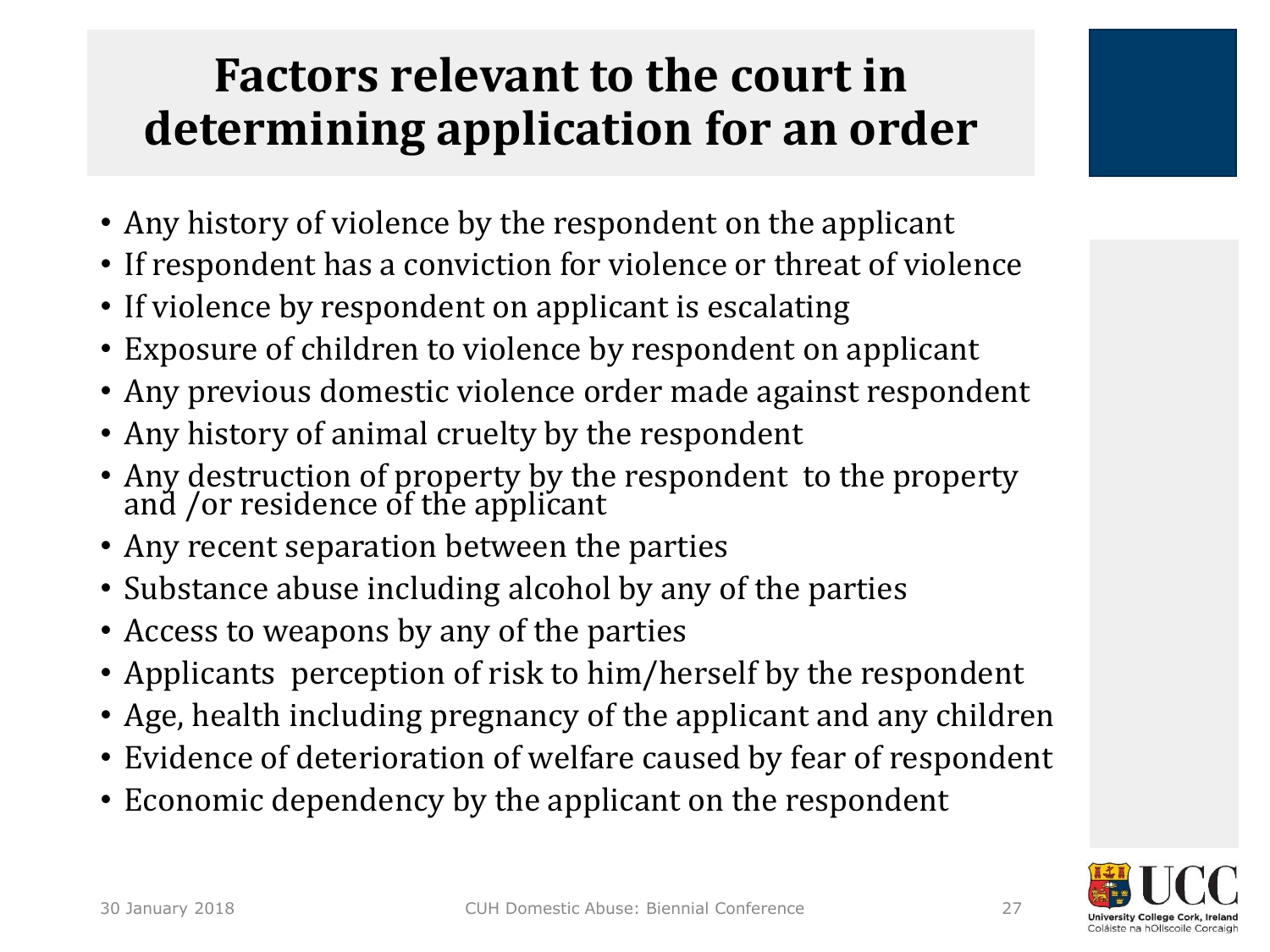### **Domestic Violence Act 2018**

#### **Views of the Child**

Express requirement that the court seek the views of a child who is capable of expressing them; court can appoint an expert to ascertain and convey those views

### **Accompaniment (applicant but not respondent)**

- Permits accompaniment in court, in addition to legal representative, by an individual (including a support worker) of his/her choice

- Court can refuse such permission where it would not be in the interests of justice for the individual concerned to accompany applicant – must explain reason for so refusing.

#### **Cross examination of victim/children by the respondent**

- Court must prevent re minors unless justice requires it.
- Court can prevent re adult parties unless justice requires it.

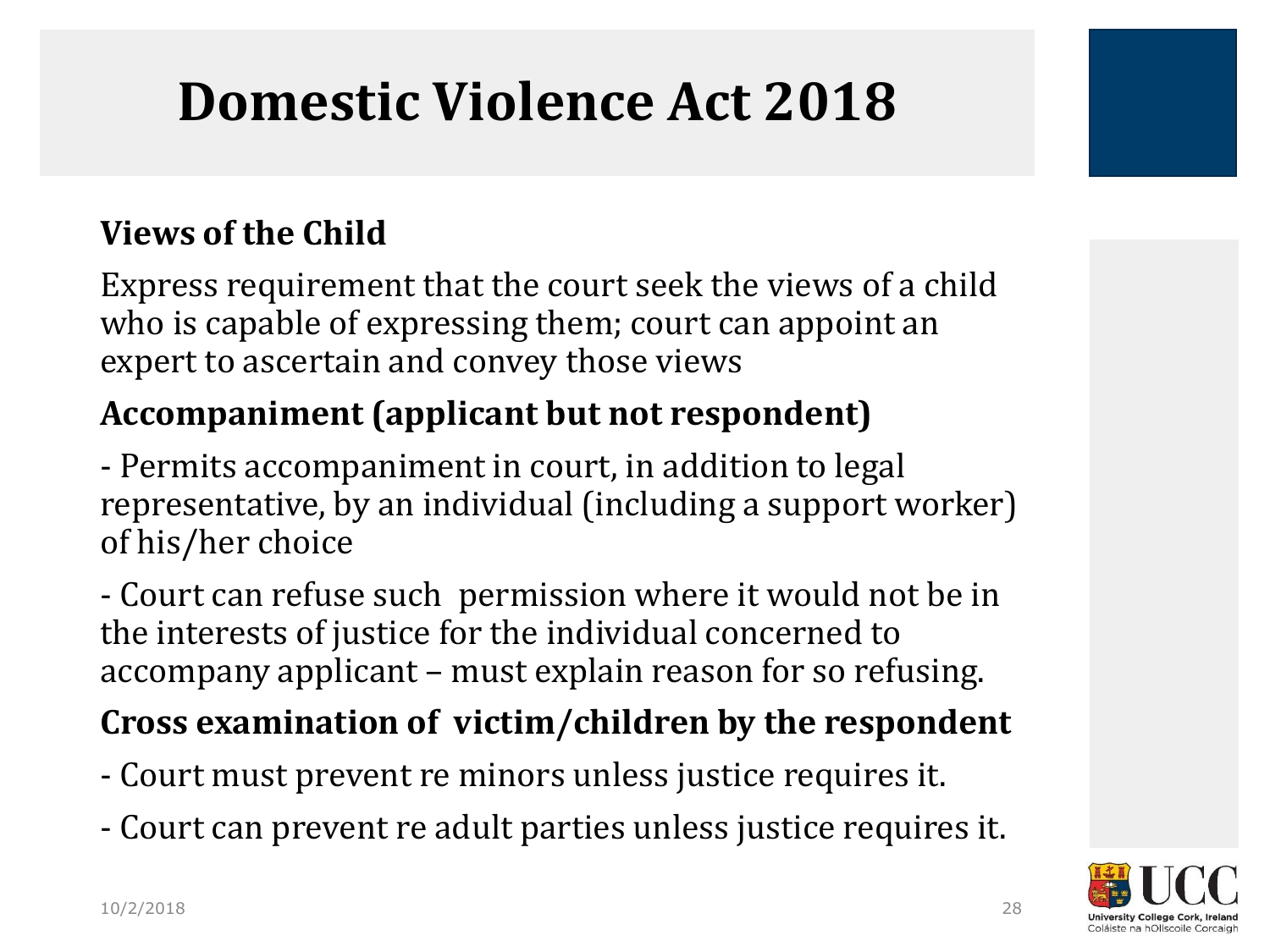### **Domestic Violence Act 2018**

#### **Criminal offences for breach of orders**

Now heard in camera

#### **Anonymity of victim and accused**

Express, detailed confirmation of importance of anonymity in reporting of domestic violence criminal law proceedings

#### **Evidence by video link**

Amends related criminal legislation to permit evidence to be given by television link in criminal proceedings arising from the breach of an existing domestic violence order

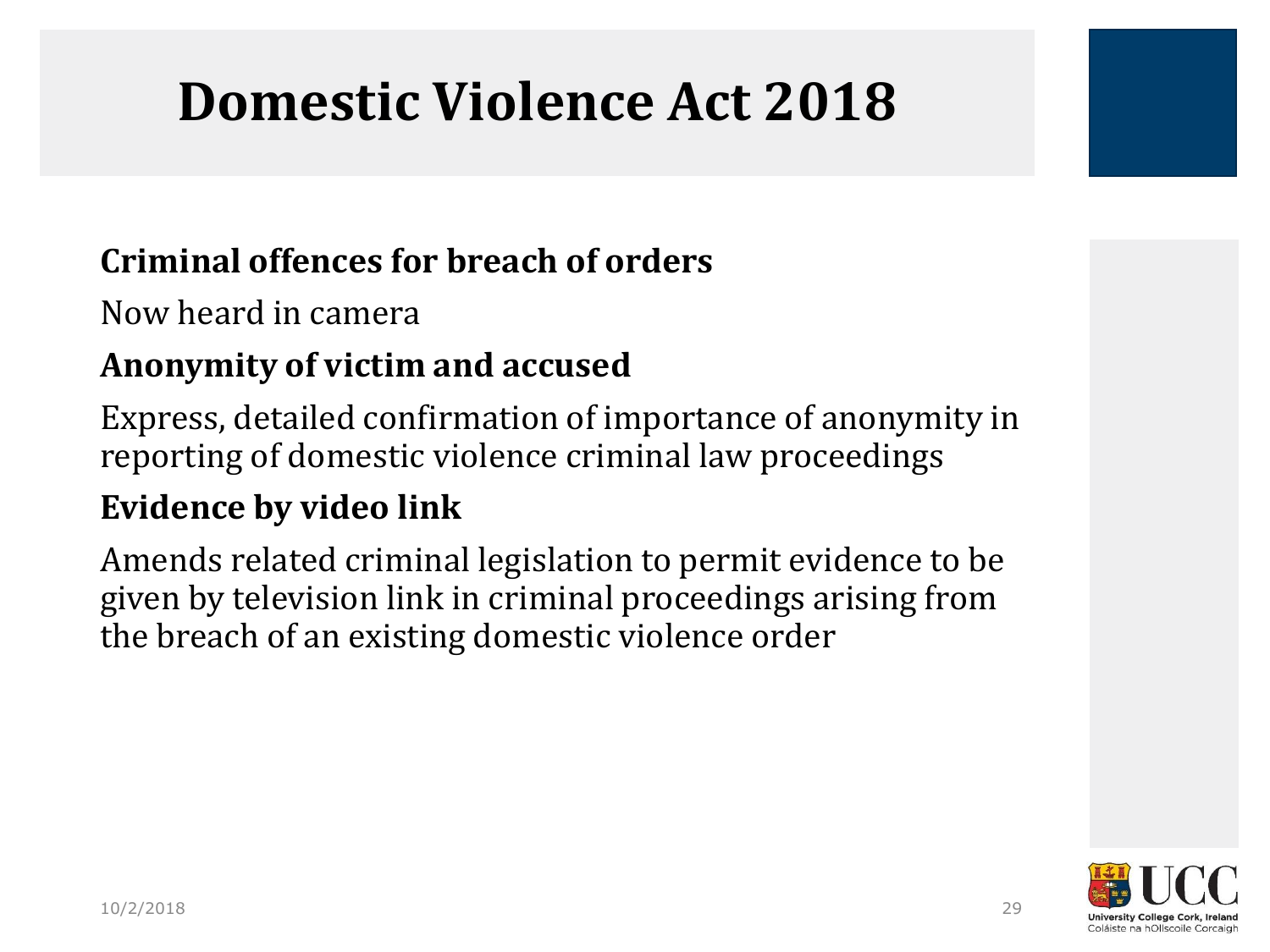# **Judicial reasoning for decisions**

Where an application for intervention is made to the court, the court must give reasons for its decision –

- (a) To grant or refuse the application,
- (b) To make the order subject to exceptions or conditions,
- (c) To vary existing exceptions or conditions

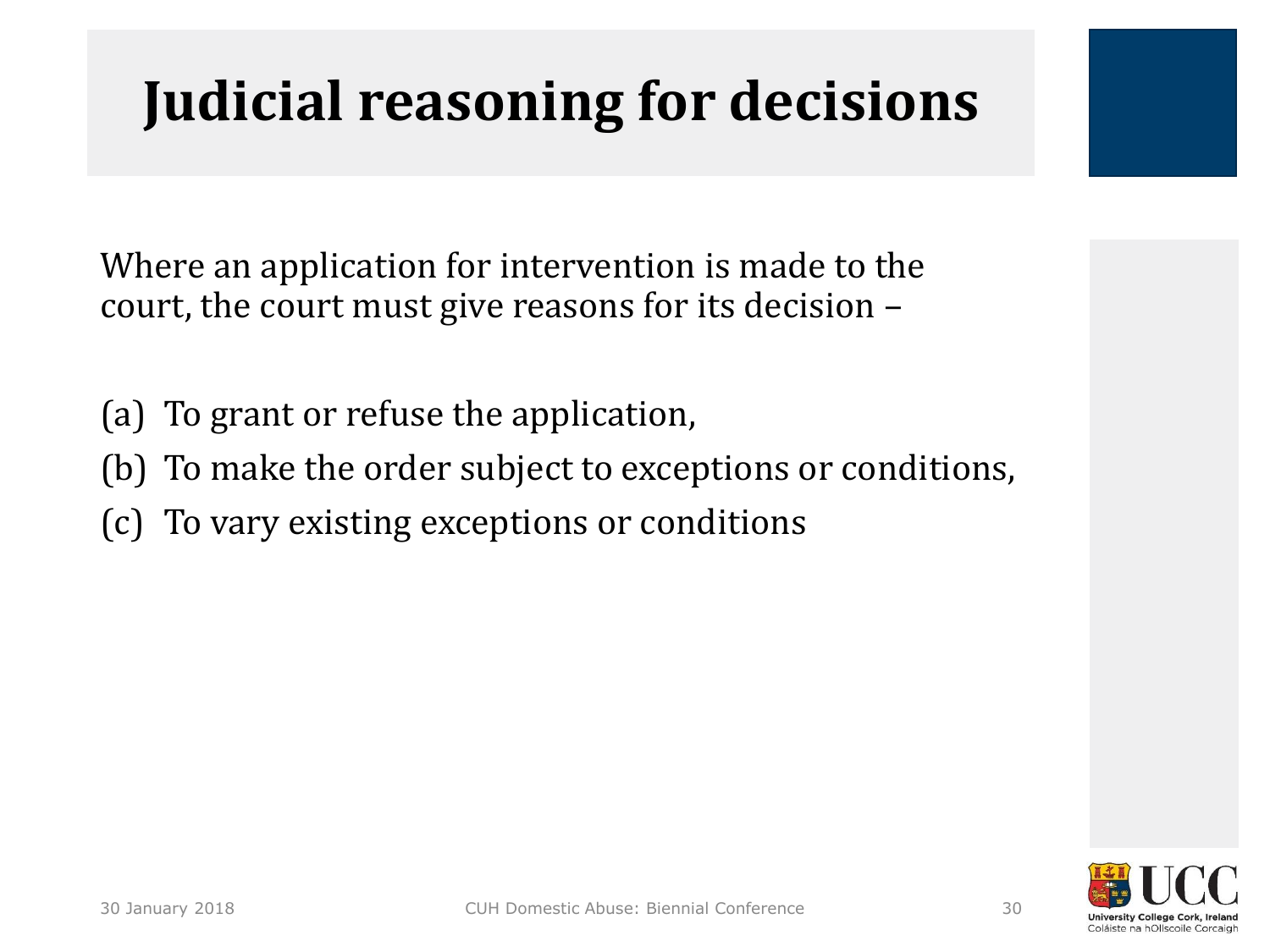#### **Provision of information re applicant support services and respondent intervention programmes**

### **Referrals to Support Services**

- Obliges the court to provide an applicant with information on domestic violence support services.
- When granting a barring/safety order the court may direct a respondent to engage with services to address issues relating to his/her behaviour to include
	- (a) a domestic violence perpetrator programme,
	- (b) an addiction service,
	- (c) a counselling or psychotherapy service, or
	- (d) a service in relation to financial planning.
- The court may consider the engagement of the respondent with services, and the outcome of such engagement, when hearing an application for variation or appeal from an existing order or in respect of an alleged breach of an order.

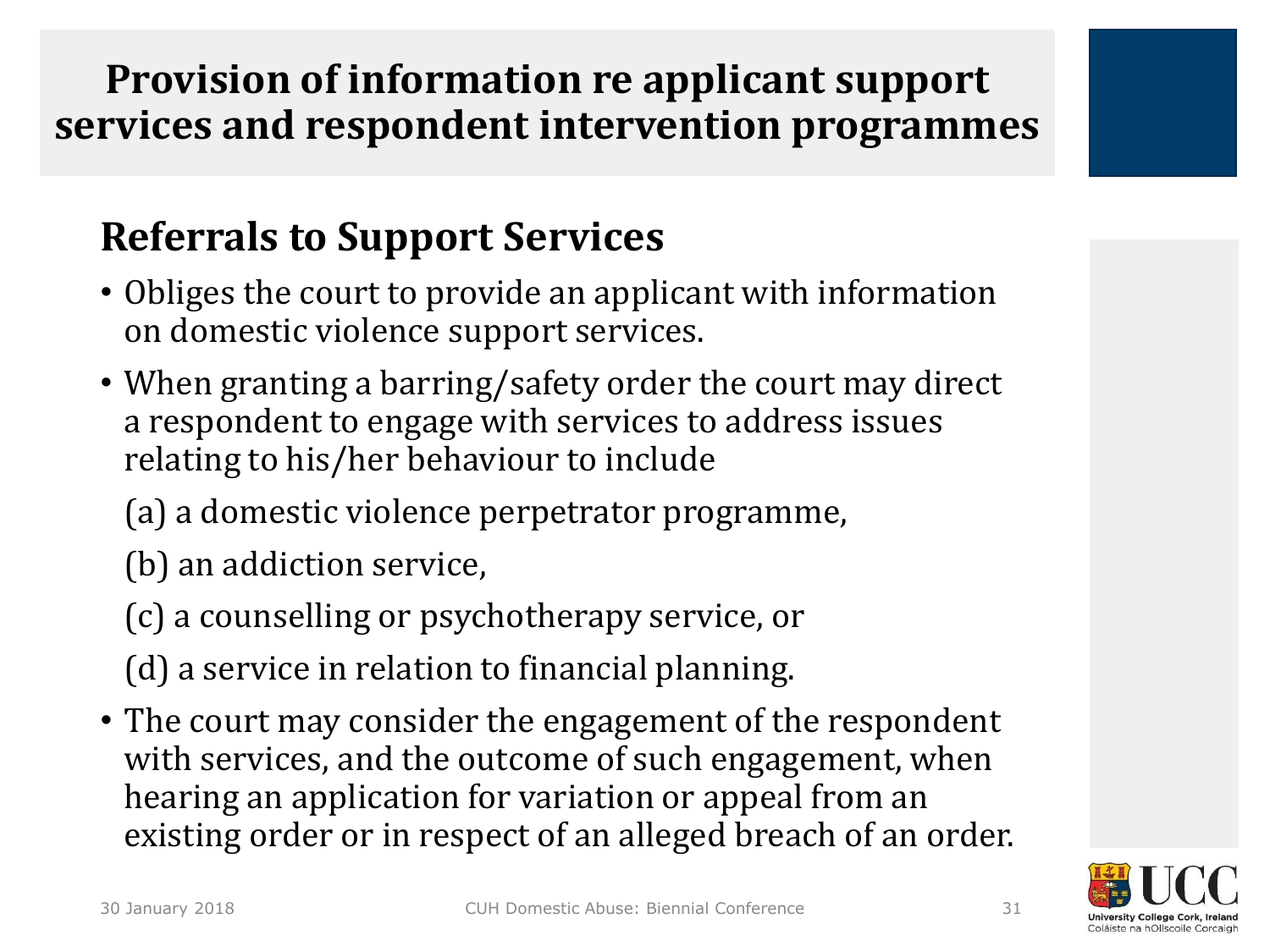# **Offence of coercive control**

- Criminal offence
- Knowingly and persistently engaging in behaviour that
	- Is controlling or coercive
	- Has a serious effect on a relevant person
	- A reasonable person would consider likely to have a serious effect on a relevant person
- Behaviour has a serious effect if it causes the person
	- To fear that violence will be used against him/her, or
	- Serious alarm or distress that has a substantial adverse impact on his or her usual day-to-day activities
- Applicant is the spouse, civil partner or is/was in an intimate relationship with the accused
- **Relevant offences:**
- Assault, rape, rape under s.4, sexual assault, aggravated sexual assault, or conspiring/procuring/inciting the commission of any of these offences

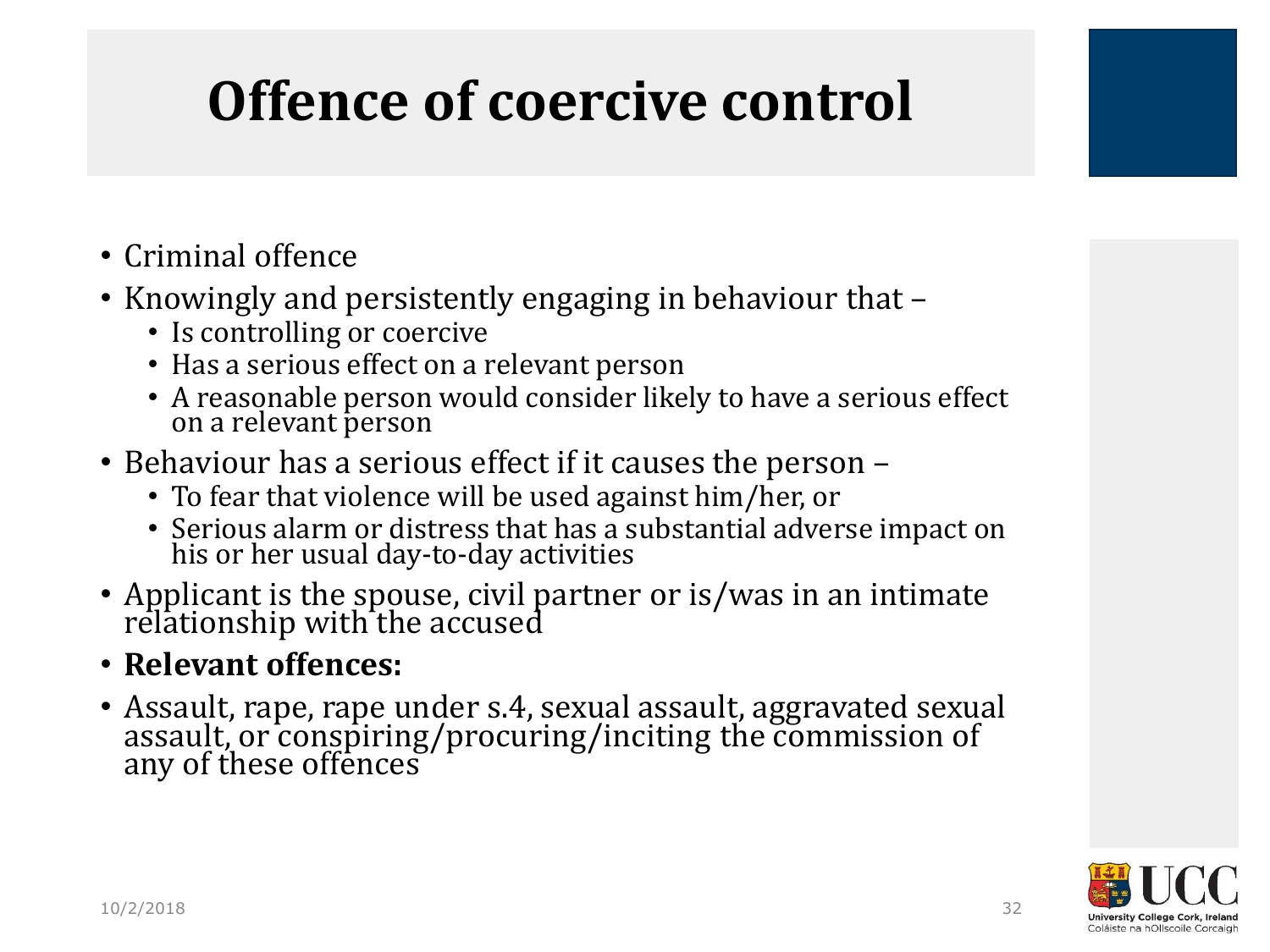### **Relationship between parties an aggravating factor in sentencing**

- When court is determining sentencing the fact of marriage/civil partnership/intimate relationship will be treated as an aggravating factor
- Will require the court to impose a greater sentence unless exceptional circumstances exist

#### **Relevant offences:**

• Assault, rape, rape under s.4, sexual assault, aggravated sexual assault, or conspiring/procuring/inciting the commission of any of these offences

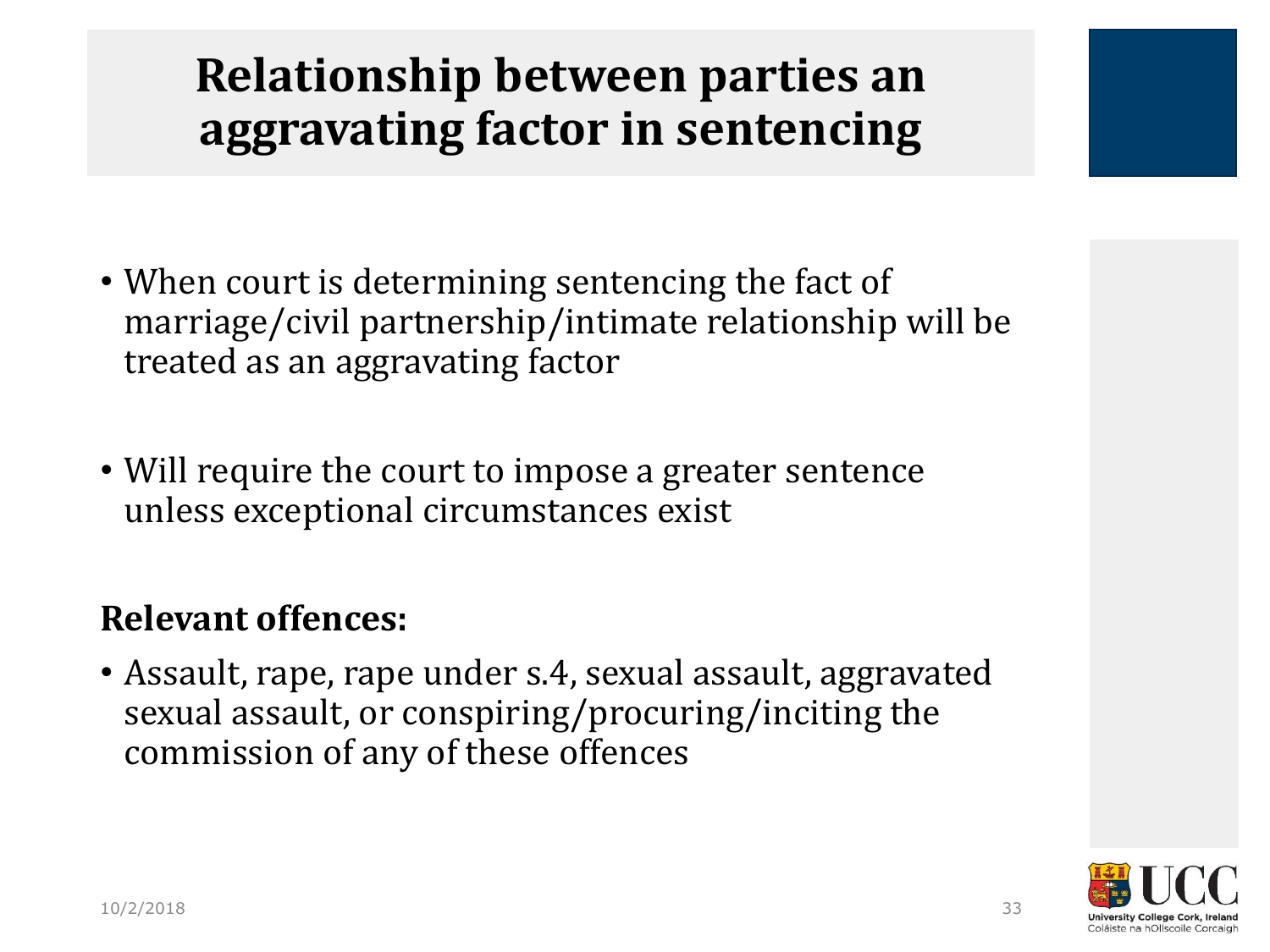### **Breach of an order**

A respondent who—

(*a*) contravenes a safety order, a barring order, an interim barring order or a protection order, or

(*b*) while a barring order or interim barring order is in force refuses to permit the applicant or any dependent person to enter in and remain in the place to which the order relates or does any act for the purpose of preventing the applicant or such dependent person from so doing,

shall be guilty of an offence and shall be liable on summary conviction to a fine or imprisonment for a term not exceeding 12 months, or to both.

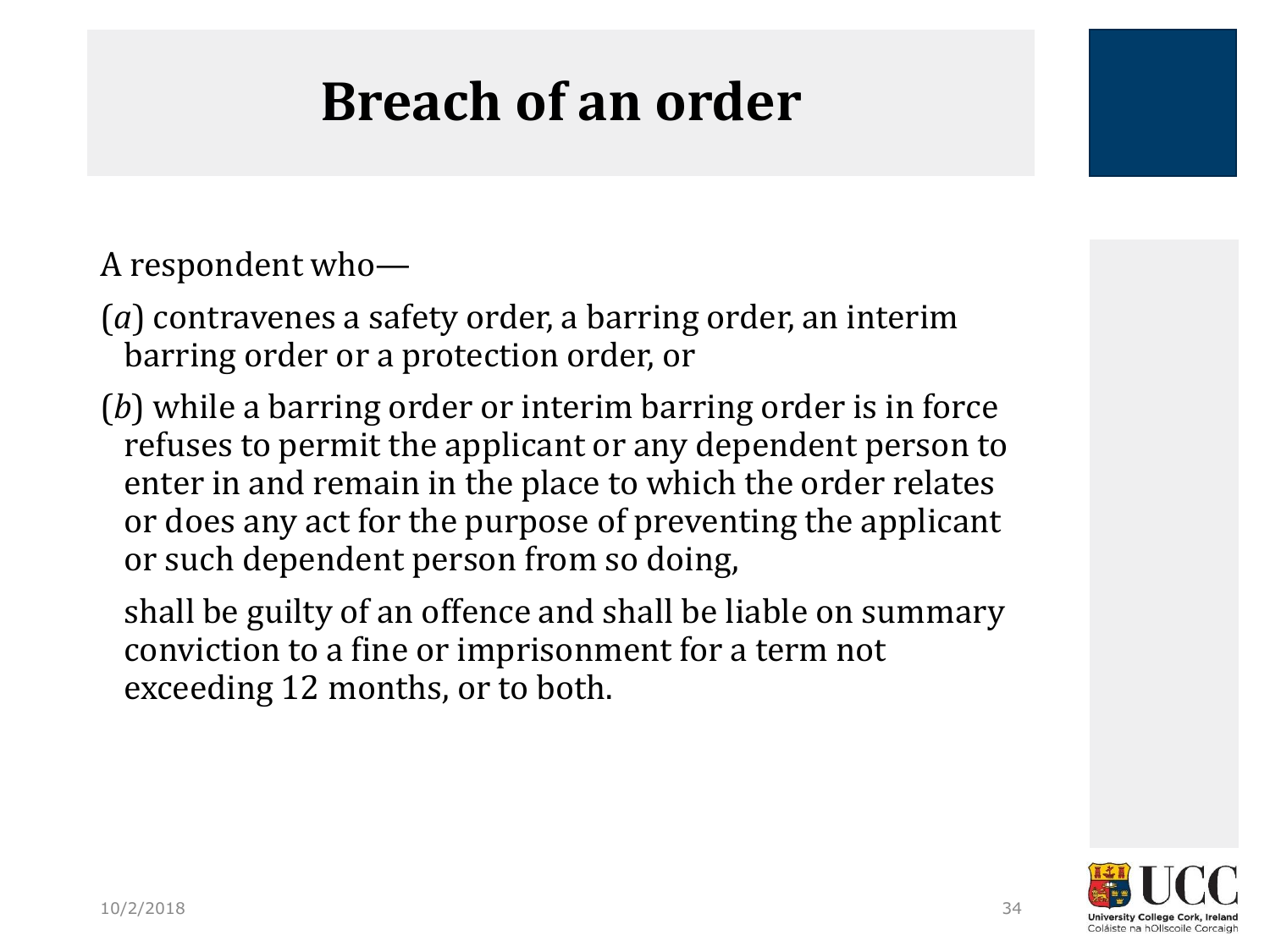### **Criminal Justice (Victims of Crime) Act 2017**

- Right to receive comprehensive information on role of victim and services/entitlements of victims
- Right to receive written acknowledgement of complaint giving contact details for further information
- Right to be provided with information on progress of investigation and any court proceedings.
- Right to be protected during investigation and proceedings
- Right to an assessment to establish the measures necessary to protection victim from repeat victimisation
- Right to be informed, of any decision not to institute a prosecution and right to request a review of that decision.
- Right to receive information from Irish Prison Service of the release of offender

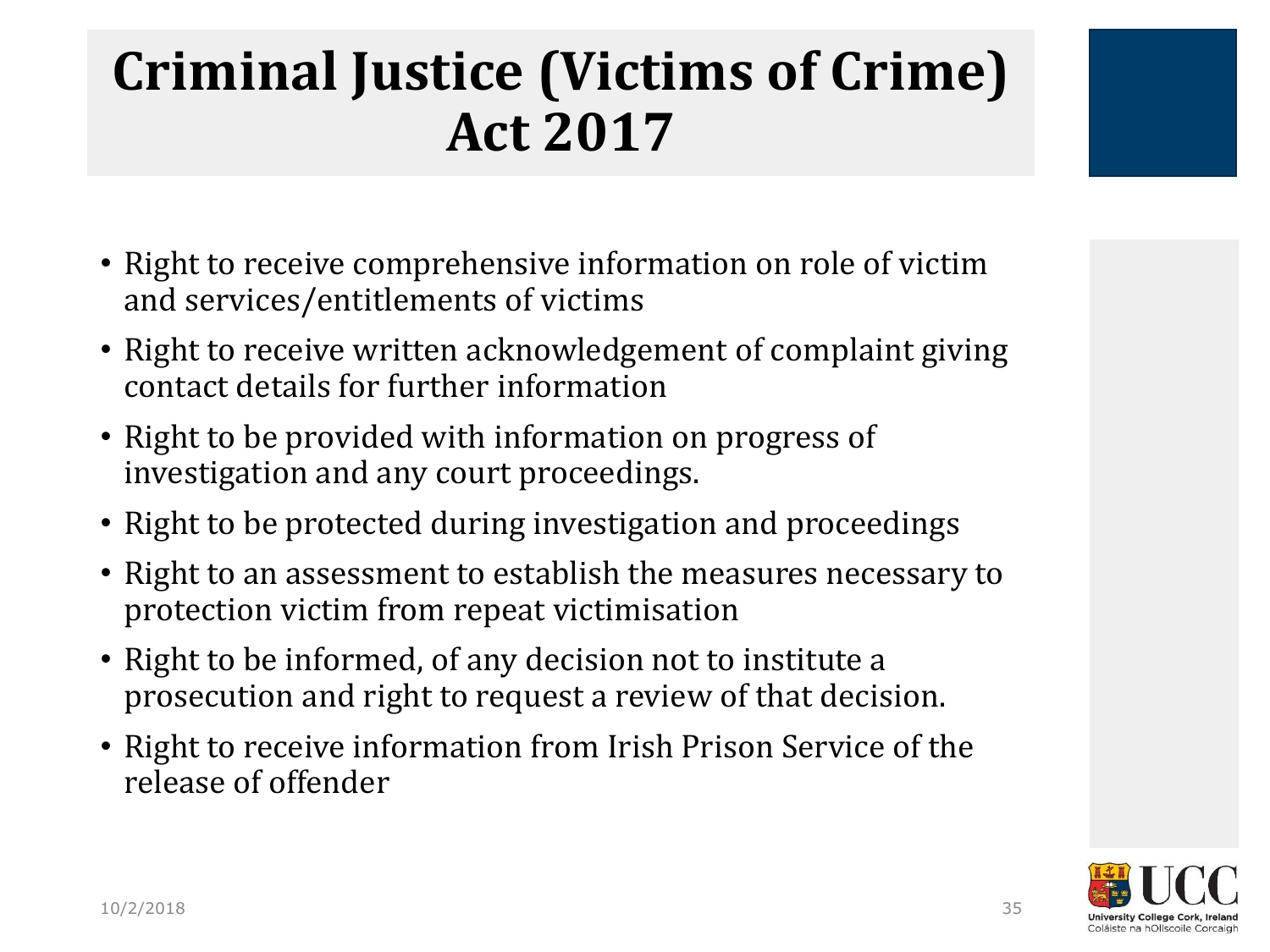# **Right to Information on first contact**

- Support services and services re alternative accommodation
- Procedure for making a complaint re offence
- Where to address any enquiries re complaint
- Entitlement to assistance re interpretation/translation
- Role of the victim in the criminal justice process
- Measures, procedures, arrangements available to non residents
- Measures, procedures, arrangements available to children
- How/why a victim may obtain protection
- Any scheme re compensation for injuries suffered during offence
- Power of court to order compensation
- Victims right to give evidence or make a submission
- Procedures for making a complaint re any breach of rights etc
- Restorative justice schemes where available
- Types of cases in which legal advice and legal aid are available
- Entitlement to expenses arising from participation of a victim in proceedings

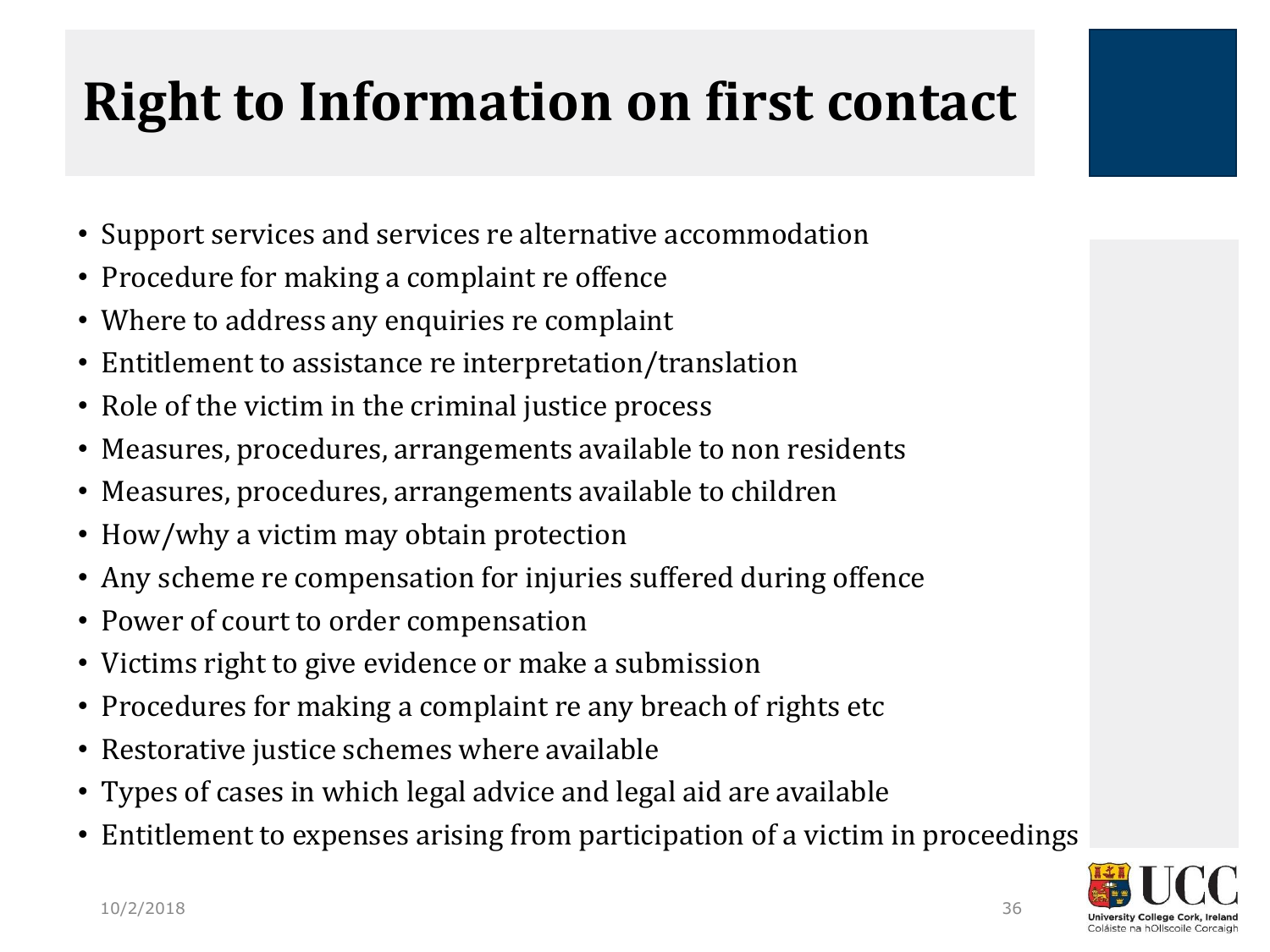### **Right to be protected during investigation**

- Right to be accompanied when making a complaint (can be excluded by the Gardaí)
- Can request a translation of acknowledgement of receipt
- Assessment required to identify protection needed during investigation and/or court proceedings, taking all circumstances incl vulnerability of victim into account and [protect from any secondary or repeat victimisation, intimidation or retaliation
- Must consult with victim and take views into account
- Special measures may be implemented re interview with victim, incl suitable premises, interviewer specially trained, same interviewers where repeat interviews
- Where offence involves sexual violence, GBV, or relationship violence, right to be interviewed by someone of the same sex.
- Where victim is a child, and parent is accused/not available etc, victim can be accompanied by a relative or any other adult.

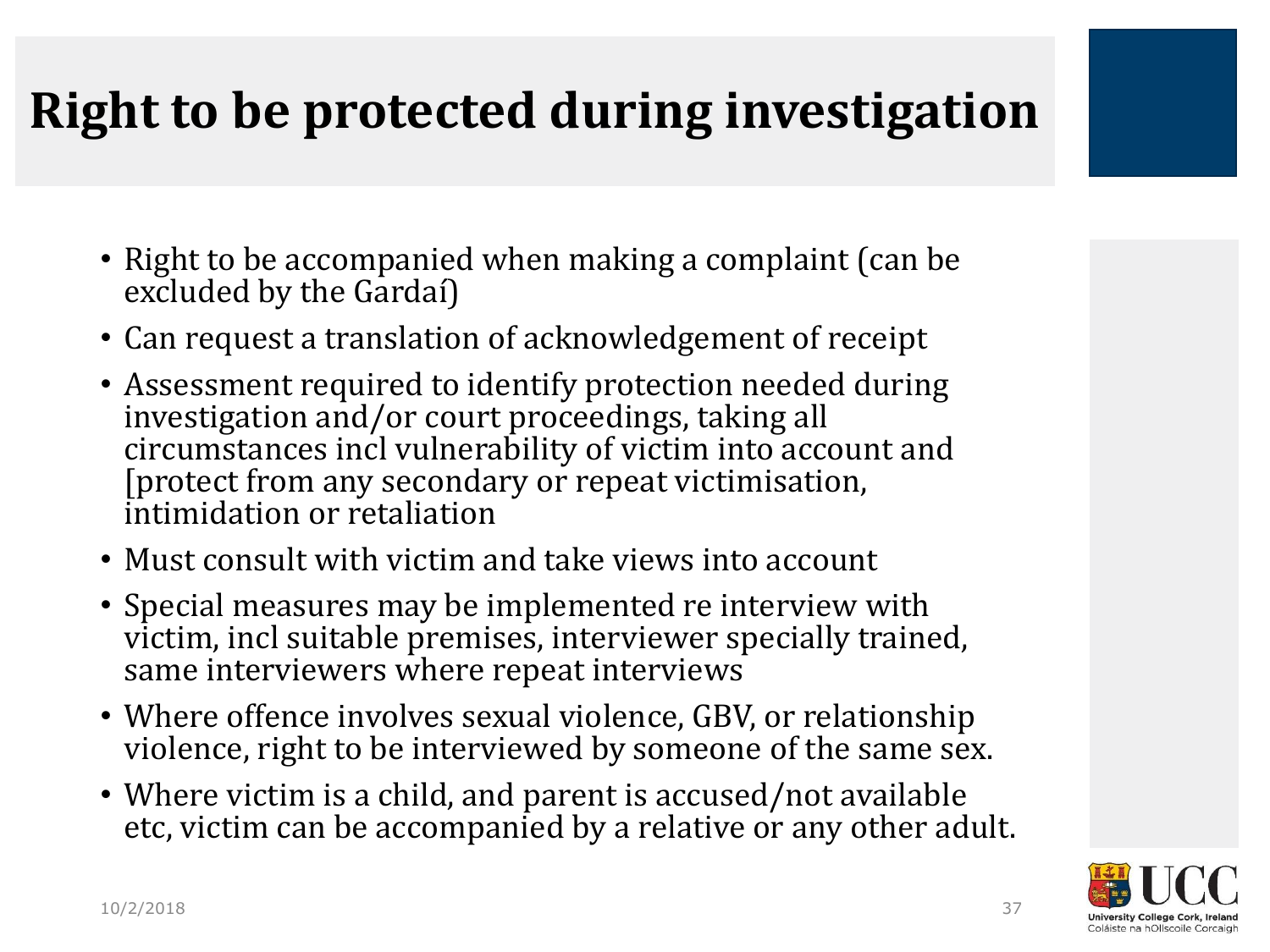## **Right to be protected during proceedings**

- State can seek to exclude the public/portion of the public/a person from the court during proceedings
- Does not affect the right of a parent, relative or friend of the victim; a support worker of the victims choice, a parent or relative or friend of the minor accused from remaining in court.

(Support worker means a volunteer of, or an individual employed under contract of service or under a contract for services by, an organisation which provides support to victims of crime.)

- Court can give direction regarding evidence or questioning relating to private life of victim that is unrelated to the offence
- Where required interpretation shall be provided for the victim